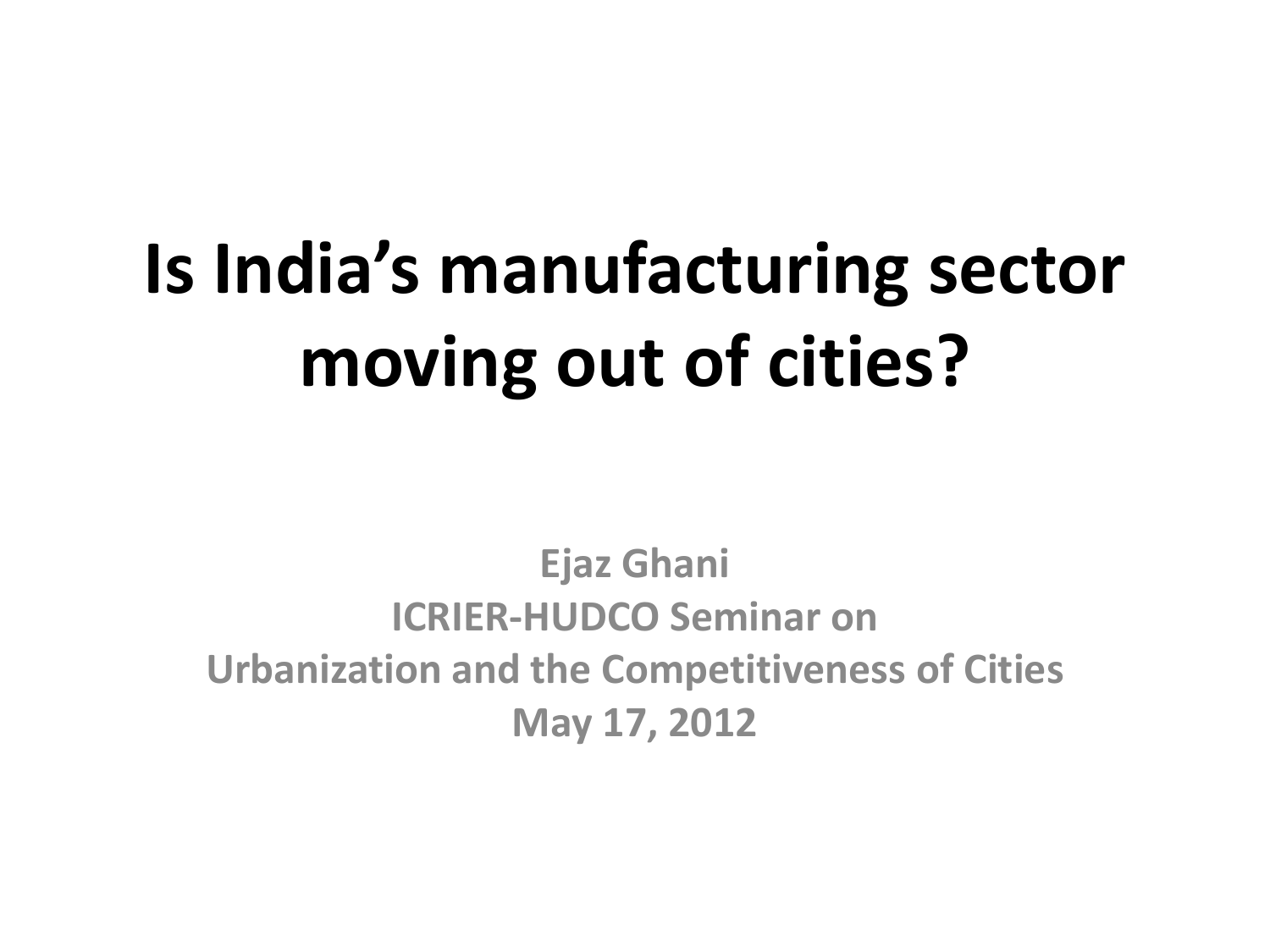# **An Outline**

- Nearly two billion people are expected to move from rural areas into cities within developing countries. *Given the great challenges ahead, we look backward at India's urbanization experience.*
- Is urbanization of formal and informal manufacturing sectors behaving differently in India?
- What are the traits of districts that have successfully urbanized?
- Has the spatial allocation of plants across urban and rural areas improved? Is urbanization associated with more efficient allocation of industry?
- What can policy makers do to make urbanization more inclusive?

*This presentation is based on my NBER Working paper, co-authored with William Kerr and Stephen D O'Conell. Views expressed are those of the authors.*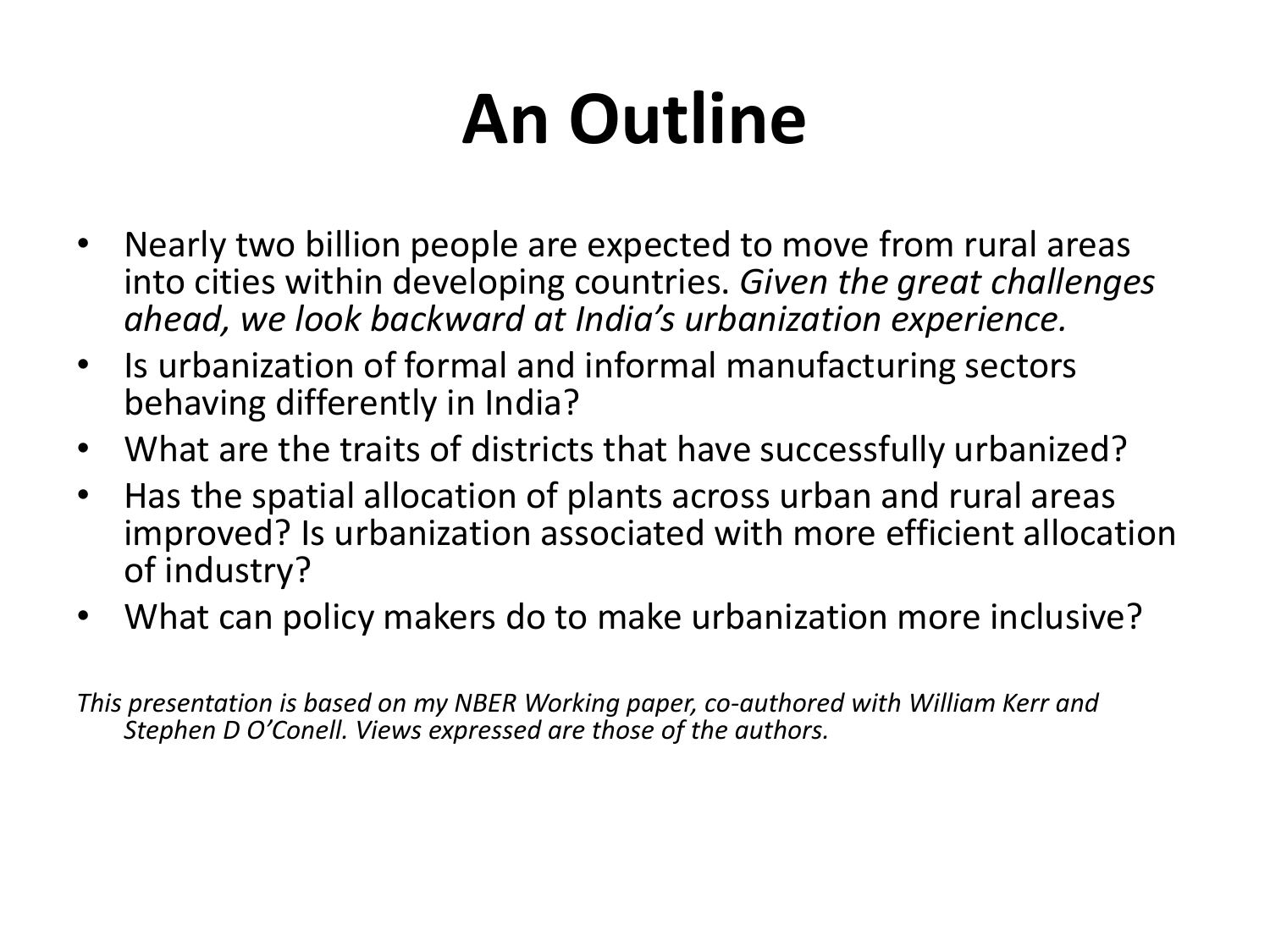**India's manufacturing sector has become more urbanized. Share of urban workers increased from 33% of employees in 1989 to 41% in 2005. Urbanization growth was dramatic from 1989 to 1994, but it has slowed down .**

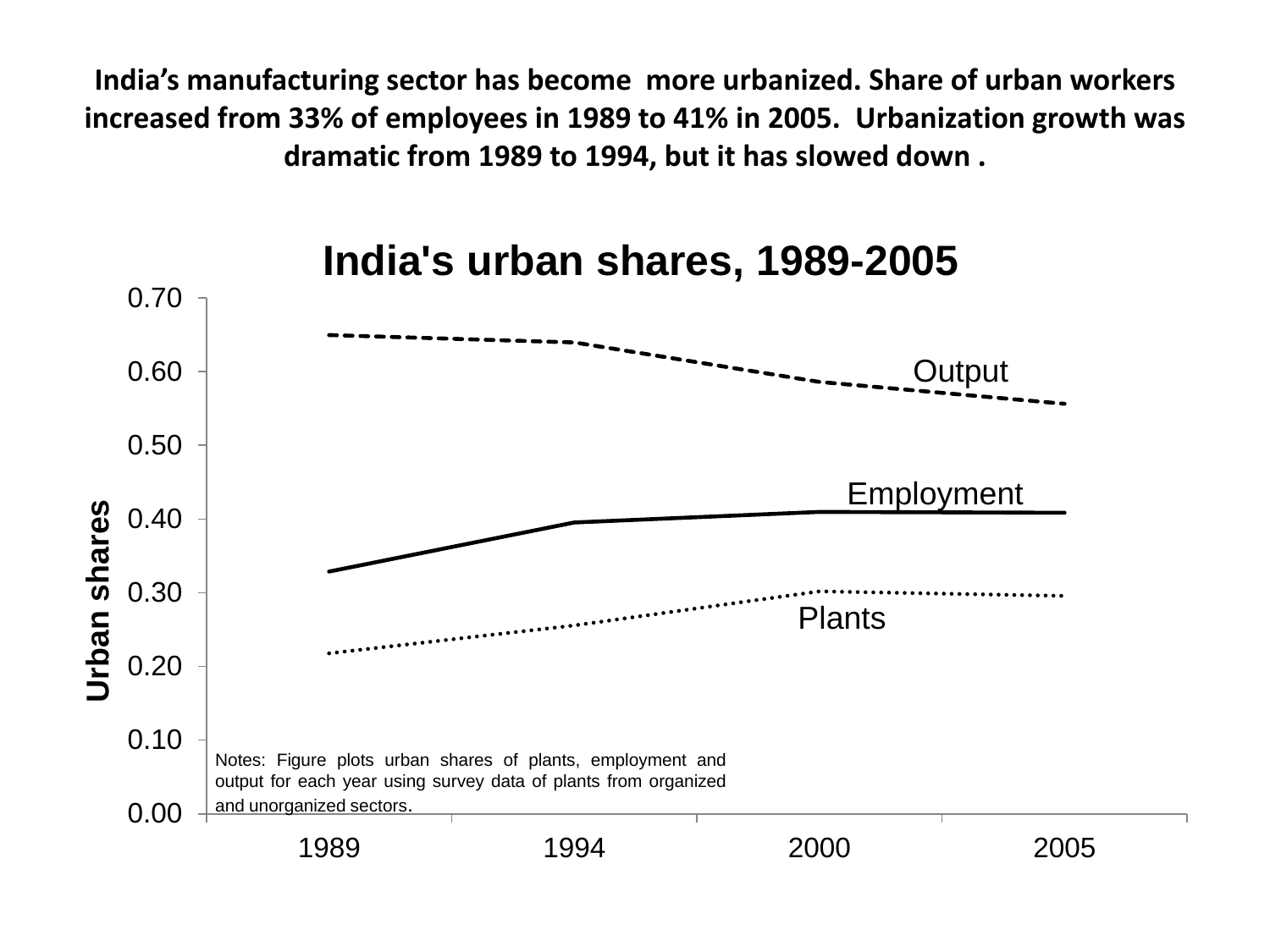**Organized manufacturing is moving from urban to rural locations, with the urban employment share declining from 69% in 1989 to 57% in 2005. Organized sector accounts for 80% of output in India's manufacturing sector**

**Urban shares in organized sector** 

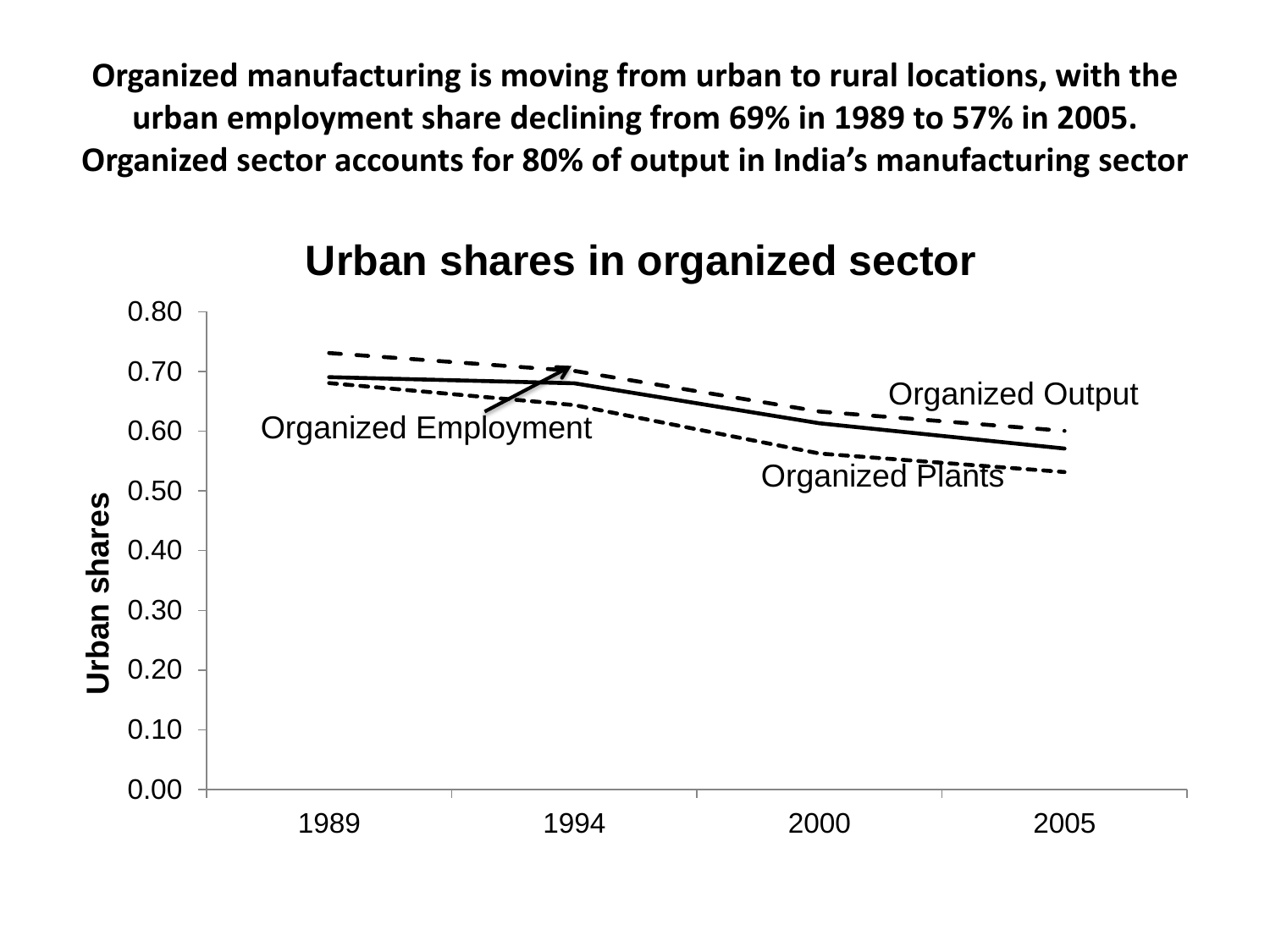**On the other hand, the unorganized sector is moving from rural to urban areas, with its urban share of employment increasing from 25% to 37%. Unorganized sector accounts for 80% of employment in India's manufacturing sector**



#### **Urban shares in unorganized sector**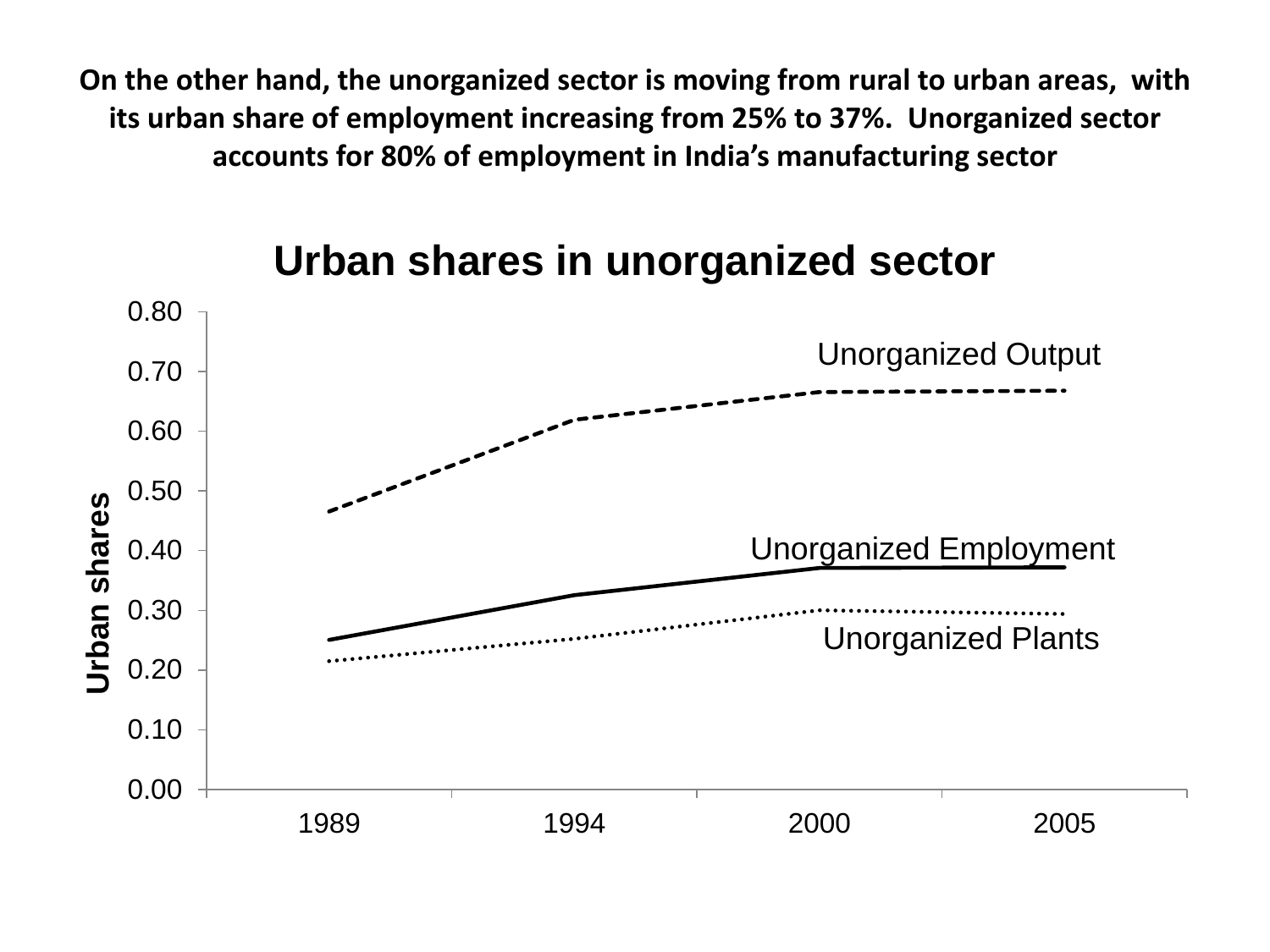**Encouragingly, there has been an aggregate decline in spatial mismatch. Urbanization shifts associated with better education and infrastructure have also improved the spatial allocation of industry**



#### **India's spatial mismatch, 1989-2005**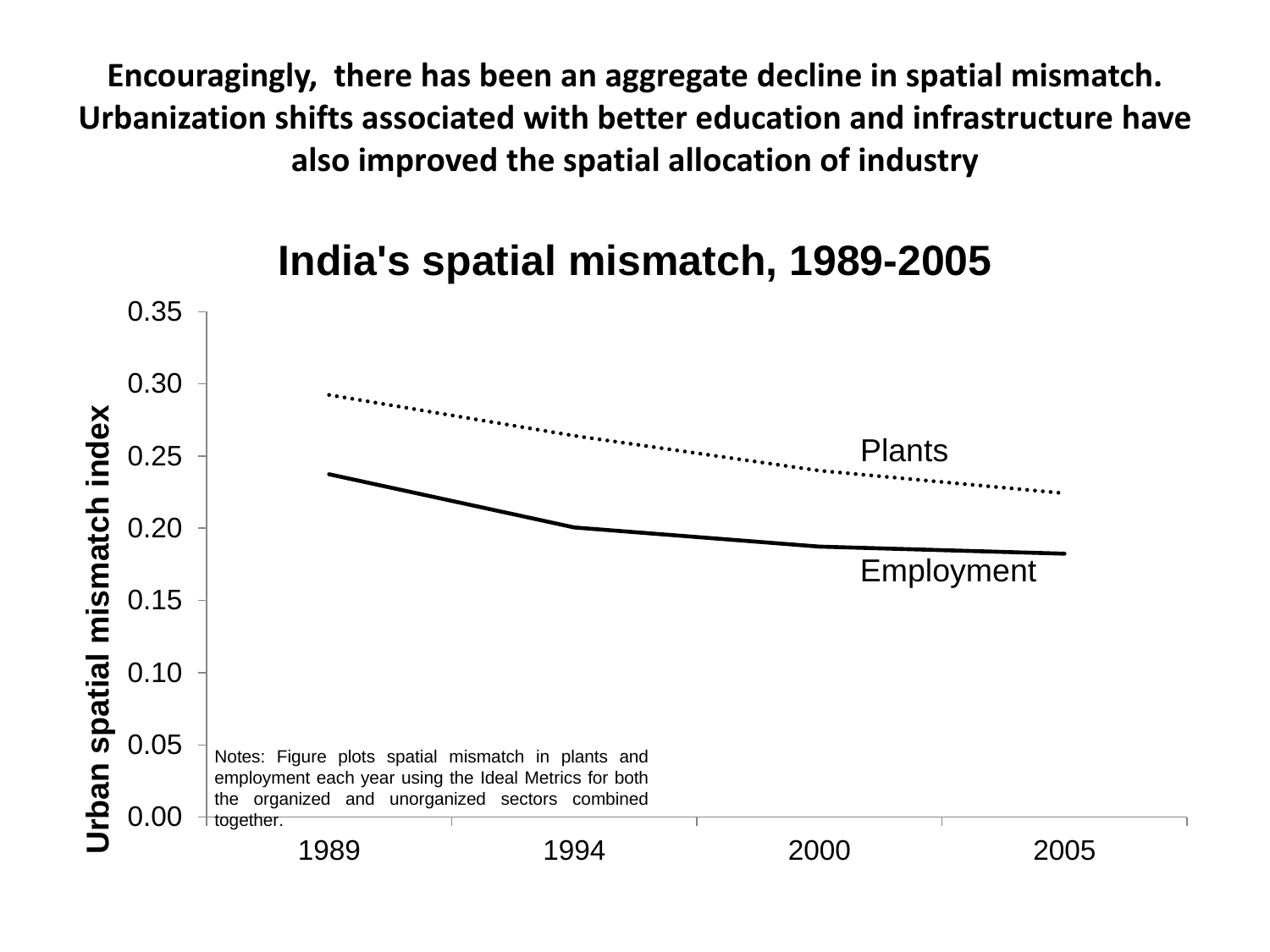#### **Improvements in spatial location mismatch is primarily driven by improved allocation of the unorganized sector**

**Spatial mismatch by sectors** 

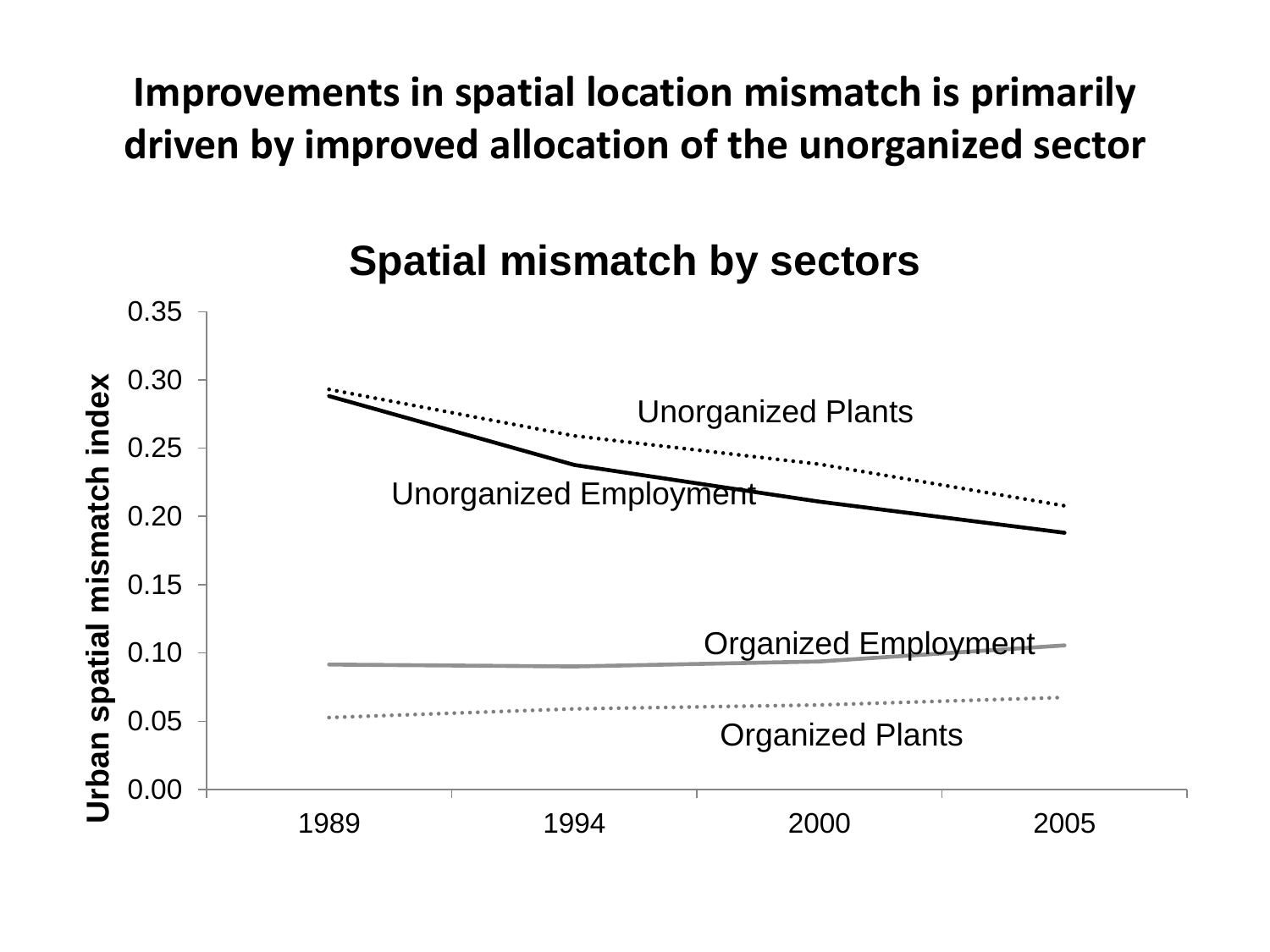### **Fig. 3a: India's manufacturing urbanization by district**



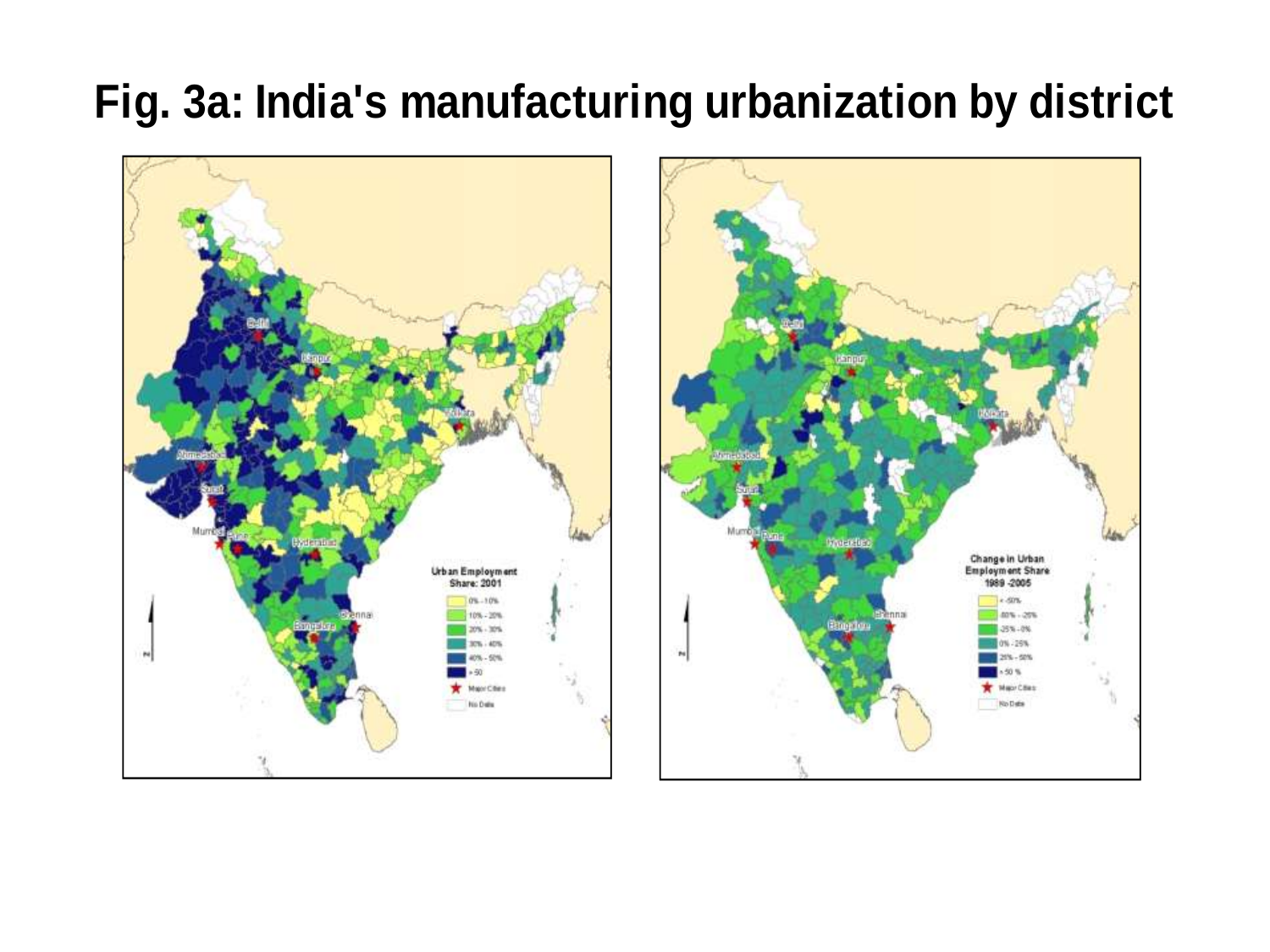# **Data and Definitions**

- Organized and unorganized sectors. Definition has not changed
- ASI data for organized sector data and NSS for unorganized sector.
- Definition of urban has been mostly stable since the 1961 Census. Some reclassification but minor.
- India uses a more demanding definition of urban than USA.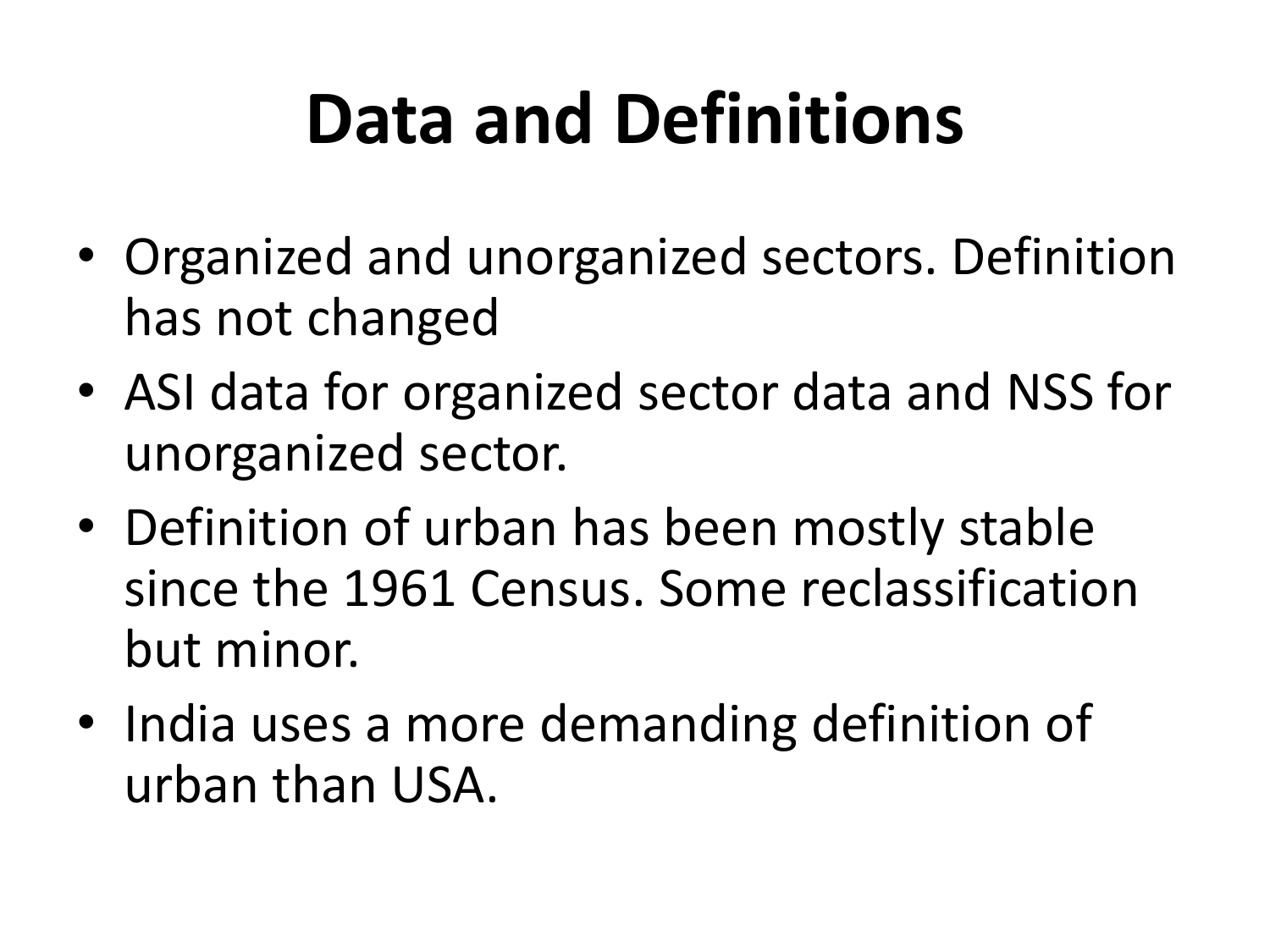**Urbanization of manufacturing is concentrated in a few States. Only 8 of the 17 States and 7 of the 22 industries exhibit an increase in urbanization**

- Most urbanized states in terms of manufacturing employment are Delhi and Chandigarh at over 90% in 2000.
- Gujarat, Haryana, Maharashtra and Punjab are above 60%. These states account for 35% of urban employment and 47% of urban output for India in 2000.
- Larger states of Bihar, Orissa, Uttar Pradesh and West Bengal have below average urbanization rates of less than 20% for manufacturing employment.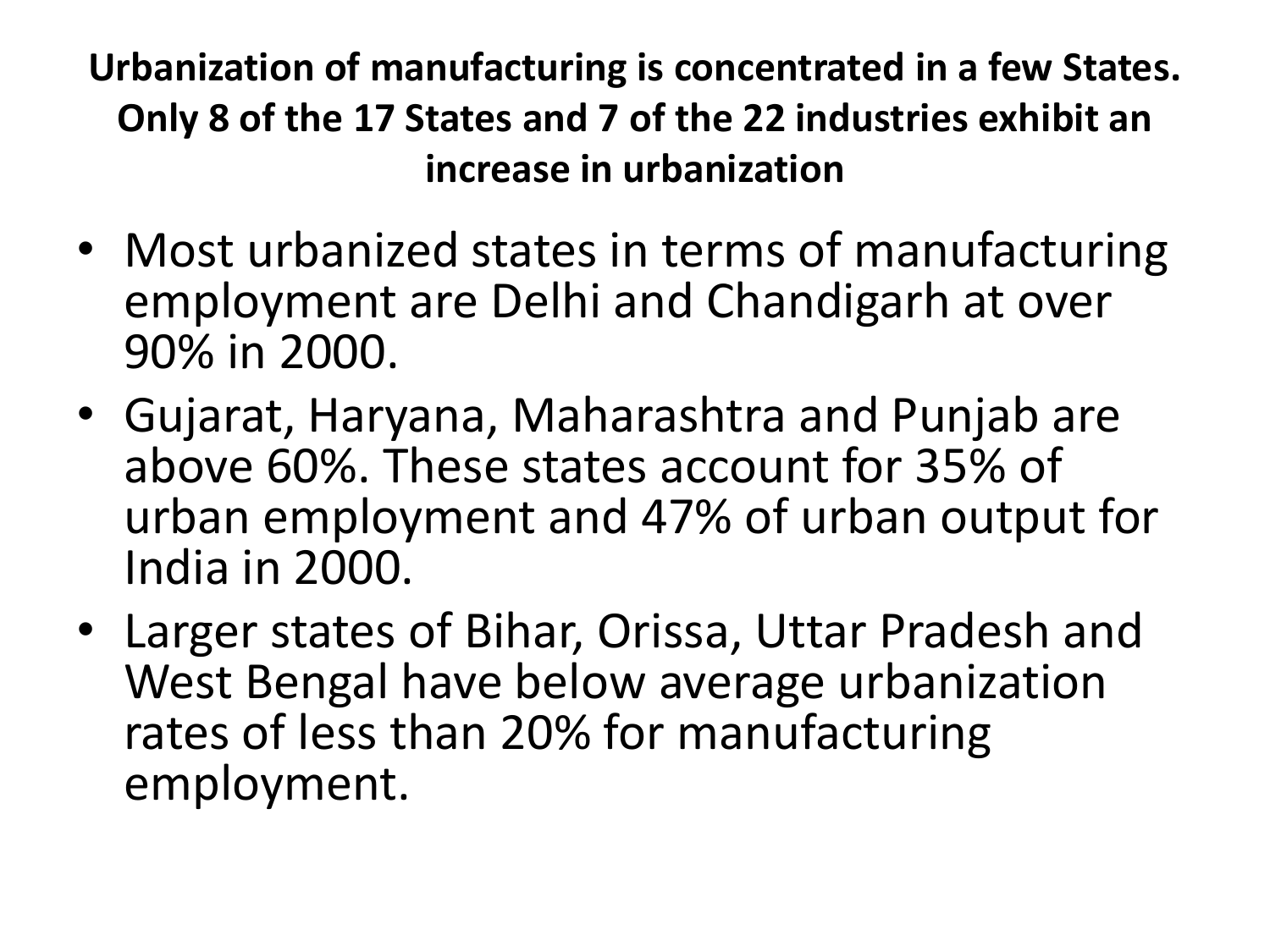## **Urbanization of manufacturing are concentrated in a few states**

|                         | Total establishment |            |            |      | <b>Urbanization</b> rate |      |      | Urbanization rate |           |           | Urbanization rate |      |  |
|-------------------------|---------------------|------------|------------|------|--------------------------|------|------|-------------------|-----------|-----------|-------------------|------|--|
|                         |                     | counts     |            |      | establishments           |      |      | employment        |           |           | output            |      |  |
| <b>State</b>            | 1994                | 2000       | 2005       | 1994 | 2000                     | 2005 | 1994 | 2000              | 2005      | 1994      | 2000              | 2005 |  |
| Andhra Pradesh          | 748,360             | 1,469,307  | 1,437,720  | 0.25 | 0.27                     | 0.30 | 0.40 | 0.38              | 0.38      | 0.56      | 0.46              | 0.43 |  |
| Bihar                   | 1,053,839           | 1,250,688  | 1,307,078  | 0.11 | 0.13                     | 0.12 | 0.18 | 0.17              | 0.16      | 0.56      | 0.52              | 0.56 |  |
| Chandigarh              | 3,906               | 6,046      | 1,534      | 0.93 | 0.89                     | 0.54 | 0.95 | 0.94              | 0.85      | 0.96      | 0.97              | 0.98 |  |
| Delhi                   | 131,842             | 230,598    | 99,712     | 0.81 | 0.95                     | 0.96 | 0.87 | 0.97              | 0.97      | 0.98      | 0.97              | 0.94 |  |
| Gujarat                 | 551,254             | 545,122    | 647,845    | 0.63 | 0.55                     | 0.54 | 0.70 | 0.62              | 0.61      | 0.68      | 0.58              | 0.56 |  |
| Haryana                 | 90,898              | 189,548    | 227,445    | 0.41 | 0.49                     | 0.49 | 0.62 | 0.66              | 0.65      | 0.71      | 0.74              | 0.67 |  |
| Himachal Pradesh        | 80,096              | 94,708     | 102,682    | 0.10 | 0.08                     | 0.07 | 0.16 | 0.17              | 0.18      | 0.29      | 0.30              | 0.35 |  |
| Karnataka               | 526,997             | 1,032,334  | 942,142    | 0.25 | 0.34                     | 0.31 | 0.36 | 0.42              | 0.41      | 0.70      | 0.64              | 0.66 |  |
| Kerala                  | 237,391             | 481,157    | 572,320    | 0.18 | 0.18                     | 0.23 | 0.27 | 0.23              | 0.27      | 0.41      | 0.39              | 0.41 |  |
| Madhya Pradesh          | 463,195             | 957,108    | 1,019,022  | 0.25 | 0.28                     | 0.32 | 0.41 | 0.36              | 0.38      | 0.68      | 0.55              | 0.60 |  |
| Maharashtra             | 629,357             | 1,223,468  | 1,116,648  | 0.50 | 0.46                     | 0.51 | 0.66 | 0.61              | 0.64      | 0.71      | 0.68              | 0.60 |  |
| Orissa                  | 1,078,820           | 955,560    | 831,287    | 0.04 | 0.06                     | 0.10 | 0.07 | 0.09              | 0.13      | 0.37      | 0.43              | 0.38 |  |
| Punjab                  | 151,520             | 331,683    | 290,789    | 0.54 | 0.46                     | 0.50 | 0.72 | 0.65              | 0.64      | 0.80      | 0.71              | 0.68 |  |
| Rajasthan               | 343,140             | 599,027    | 608,407    | 0.32 | 0.37                     | 0.36 | 0.44 | 0.46              | 0.51      | 0.64      | 0.58              | 0.65 |  |
| Tamil Nadu              | 943,138             | 1,463,466  | 1,465,806  | 0.42 | 0.45                     | 0.42 | 0.49 | 0.51              | 0.48      | 0.57      | 0.52              | 0.47 |  |
| <b>Uttar Pradesh</b>    | 1,894,046           | 2,302,322  | 2,257,163  | 0.24 | 0.29                     | 0.29 | 0.30 | 0.37              | 0.39      | 0.53      | 0.59              | 0.59 |  |
| West Bengal             | 1,628,708           | 2,733,376  | 2,694,214  | 0.17 | 0.23                     | 0.20 | 0.30 | 0.30              | 0.29      | 0.69      | 0.63              | 0.63 |  |
| Totals and wtd averages | 10,928,081          | 16,517,785 | 16,307,628 | 0.26 | 0.30                     | 0.30 | 0.40 | 0.41              | 0.41      | 0.64      | 0.59              | 0.56 |  |
| Unweighted averages     | F.<br>620,971       | 933,266    | 918,930    | 0.36 | г<br>0.38                | 0.37 | 0.47 | ┏<br>0.47         | г<br>0.47 | π<br>0.64 | F<br>0.60         | 0.60 |  |

Notes: Indian descriptive statistics taken from Annual Survey of Industries and National Sample Statistics. Totals and weighted averages at the bottom of the table are for the full manufacturing sector, including states and industries not in the final sample. Urbanization rate in establishments is measured as the share of establishments in urban areas. Urbanization rates for employment and output are similarly defined.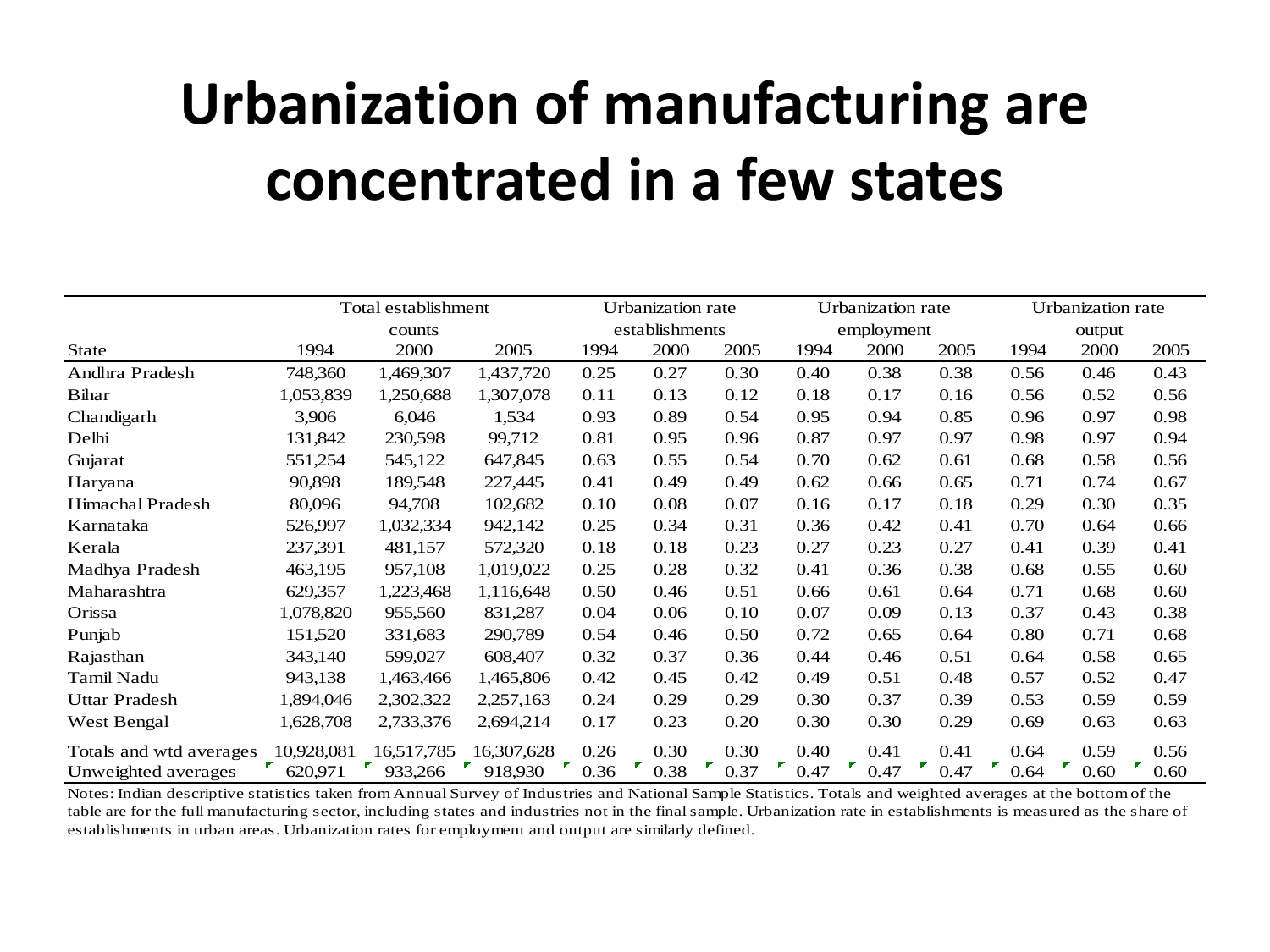## **Some industries are more urbanized**

- Office, accounting and computing machinery; Publishing, printing and media; Medical, precision and optical instruments; and Watches are most urbanized
- Least urbanized are wood and wood products; tobacco products; and food products.
- Major increases in urbanization of employment are in textile, leather tanning, luggage, handbags and footwear.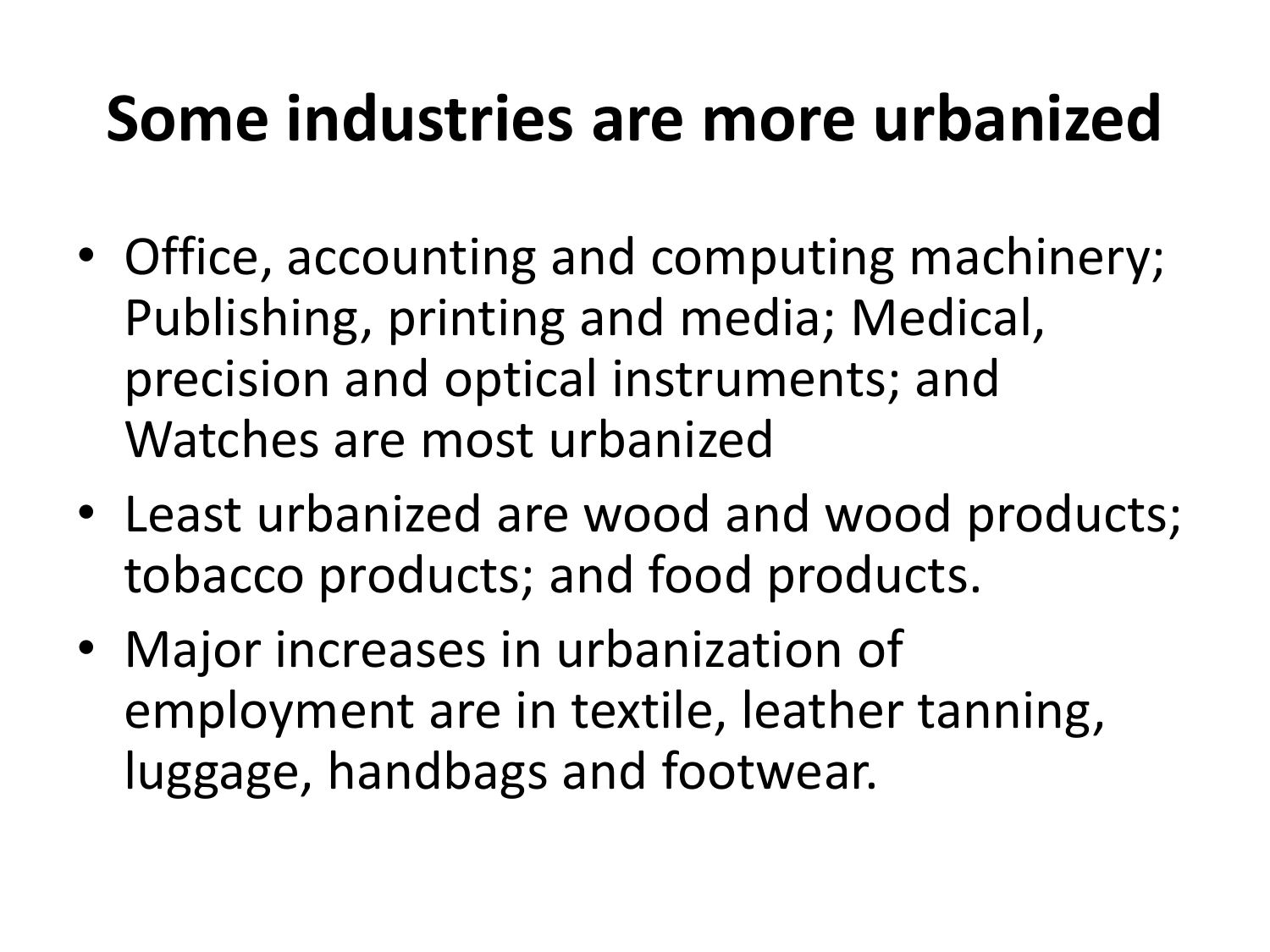#### **Some industries are more urbanized, two digit NIC industry combining organized and unorganized sectors**

|    |                                                 |            | Total establishment |            |      | <b>Urbanization</b> rate |      |      | Urbanization rate |      |  |
|----|-------------------------------------------------|------------|---------------------|------------|------|--------------------------|------|------|-------------------|------|--|
|    |                                                 |            | counts              |            |      | establishments           |      |      | employment        |      |  |
|    |                                                 | 1994       | 2000                | 2005       | 1994 | 2000                     | 2005 | 1994 | 2000              | 2005 |  |
|    | 15 Food products and beverages                  | 2,391,234  | 2,962,970           | 2,572,043  | 0.19 | 0.22                     | 0.20 | 0.24 | 0.27              | 0.25 |  |
|    | 16 Tobacco products                             | 1,004,510  | 2,062,543           | 2,753,644  | 0.20 | 0.22                     | 0.17 | 0.32 | 0.28              | 0.24 |  |
| 17 | Textiles                                        | 1,971,821  | 2,239,348           | 2,312,117  | 0.24 | 0.31                     | 0.32 | 0.37 | 0.42              | 0.45 |  |
| 18 | Wearing apparel; dressing and dyeing of fur     | 90,952     | 2,785,199           | 3,158,538  | 0.67 | 0.40                     | 0.40 | 0.85 | 0.52              | 0.52 |  |
|    | 19 Leather tanning; luggage, handbags, footwear | 190,786    | 171,759             | 144,328    | 0.44 | 0.49                     | 0.74 | 0.63 | 0.68              | 0.80 |  |
|    | 20 Wood and wood products; straw and plating    | 1,957,120  | 2,720,752           | 1,895,690  | 0.15 | 0.13                     | 0.11 | 0.20 | 0.16              | 0.15 |  |
| 21 | Paper and paper products                        | 63,172     | 90,214              | 165,652    | 0.59 | 0.70                     | 0.38 | 0.60 | 0.66              | 0.47 |  |
| 22 | Publishing, printing and media reproduction     | 105,479    | 144,293             | 116,764    | 0.76 | 0.84                     | 0.86 | 0.84 | 0.88              | 0.87 |  |
| 23 | Coke, refined petroleum and nuclear fuel        | 5,075      | 7,429               | 6,435      | 0.48 | 0.27                     | 0.20 | 0.48 | 0.43              | 0.34 |  |
| 24 | Chemicals and chemical products                 | 98,048     | 216,410             | 401,055    | 0.44 | 0.51                     | 0.29 | 0.60 | 0.53              | 0.42 |  |
| 25 | Rubber and plastic products                     | 74,771     | 95,352              | 74,108     | 0.76 | 0.65                     | 0.67 | 0.81 | 0.69              | 0.61 |  |
|    | 26 Other non-metallic mineral products          | 686,560    | 784,551             | 606,049    | 0.15 | 0.16                     | 0.17 | 0.22 | 0.22              | 0.22 |  |
| 27 | Basic metals                                    | 38,086     | 43,127              | 39,461     | 0.80 | 0.65                     | 0.62 | 0.74 | 0.70              | 0.57 |  |
| 28 | Fabricated metal products, except machinery     | 422,420    | 640,256             | 616,937    | 0.44 | 0.43                     | 0.41 | 0.64 | 0.61              | 0.60 |  |
|    | 29 Machinery and equipment, n.e.c.              | 319,227    | 171,138             | 178,220    | 0.33 | 0.53                     | 0.61 | 0.63 | 0.73              | 0.76 |  |
| 30 | Office, accounting and computing machinery      | 498        | 303                 | 931        | 0.95 | 0.94                     | 0.91 | 0.77 | 0.88              | 0.86 |  |
|    | 31 Electrical machinery and apparatus, n.e.c.   | 29,495     | 67,896              | 112,788    | 0.67 | 0.66                     | 0.54 | 0.83 | 0.79              | 0.66 |  |
|    | 32 Radio, television, and comm. equipment       | 7,355      | 7,589               | 5,863      | 0.75 | 0.84                     | 0.71 | 0.76 | 0.79              | 0.70 |  |
|    | 33 Medical, precision and optical instruments,  | 11,715     | 9,190               | 10,283     | 0.96 | 0.82                     | 0.85 | 0.82 | 0.80              | 0.77 |  |
|    | 34 Motor vehicles, trailers and semi-trailers   | 6,924      | 24,186              | 16,664     | 0.65 | 0.84                     | 0.63 | 0.84 | 0.77              | 0.60 |  |
| 35 | Other transport equipment                       | 22,955     | 17,495              | 26,002     | 0.76 | 0.70                     | 0.78 | 0.82 | 0.77              | 0.76 |  |
|    | 36 Furniture, manufacturing n.e.c.              | 1,429,878  | 1,255,784           | 1,094,058  | 0.38 | 0.54                     | 0.54 | 0.47 | 0.60              | 0.62 |  |
|    | Totals and wtd averages                         | 10.928.081 | 16,517,785          | 16,307,628 | 0.26 | 0.30                     | 0.30 | 0.40 | 0.41              | 0.41 |  |
|    | Unweighted averages                             | 496,731    | 750,808             | 741,256    | 0.52 | 0.53                     | 0.50 | 0.60 | 0.59              | 0.55 |  |

Table 3a: Industry-level urbanization rates for India's manufacturing sector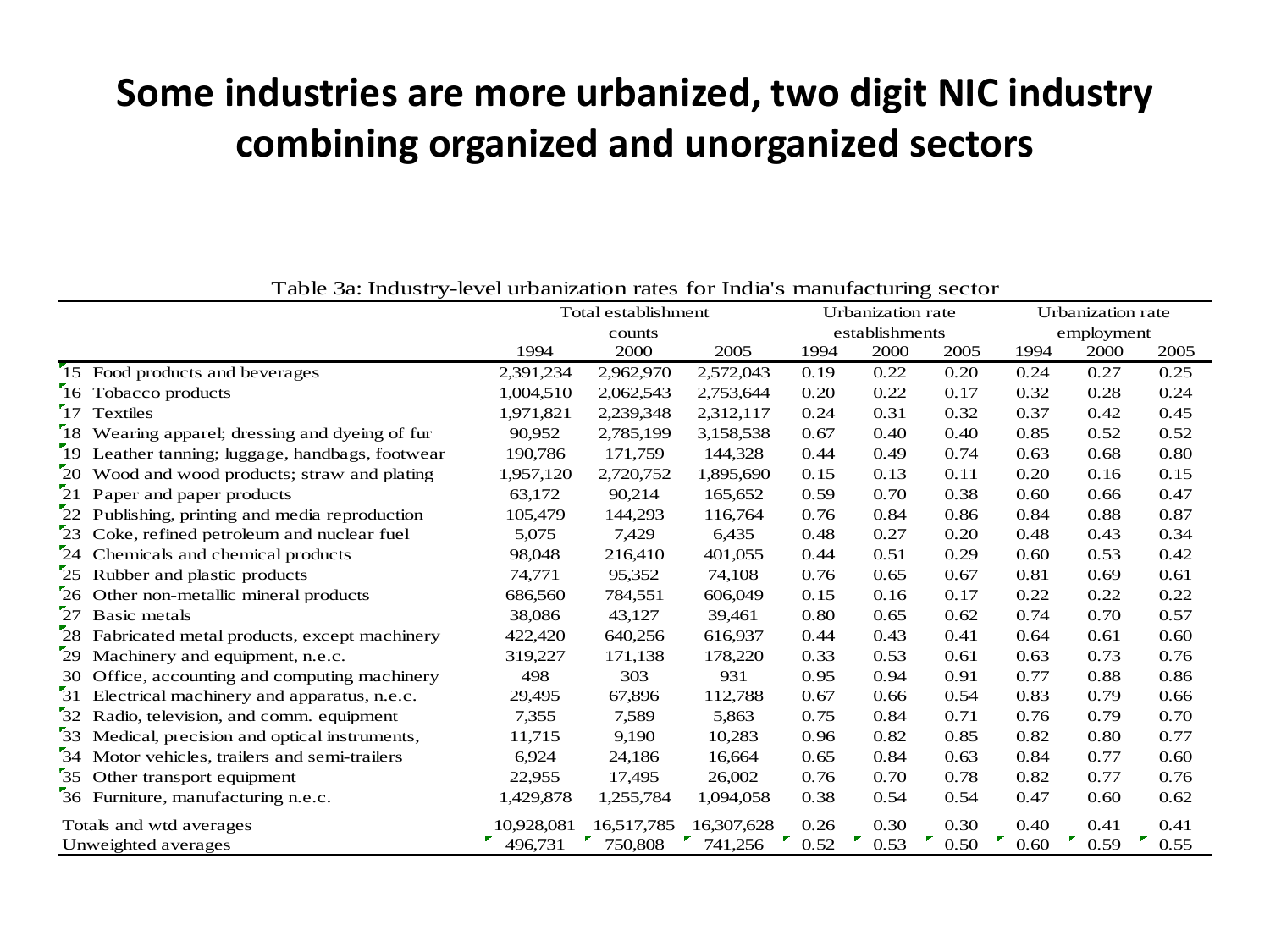### **Plants in urban areas employ more labor and less land and capital than plants in rural areas.**

|               |                                                             |      | Urbanization rate |      |           | Industry traits in 2000 |           |           |           | Urban-rural ratio in 2000 |           |           |  |
|---------------|-------------------------------------------------------------|------|-------------------|------|-----------|-------------------------|-----------|-----------|-----------|---------------------------|-----------|-----------|--|
|               |                                                             |      | output            |      | Labor     | Capital                 | Materials | Land      | Labor     | Capital                   | Materials | Land      |  |
|               |                                                             | 1994 | 2000              | 2005 | intensity | intensity               | intensity | intensity | intensity | intensity                 | intensity | intensity |  |
|               | 15 Food products and beverages                              | 0.48 | 0.45              | 0.45 | 0.040     | 0.239                   | 0.808     | 0.045     | 0.884     | 0.606                     | 1.024     | 0.603     |  |
|               | 16 Tobacco products                                         | 0.72 | 0.62              | 0.60 | 0.084     | 0.112                   | 0.515     | 0.027     | 1.903     | 1.227                     | 0.826     | 1.198     |  |
|               | 17 Textiles                                                 | 0.60 | 0.53              | 0.49 | 0.067     | 0.475                   | 0.736     | 0.084     | 2.090     | 0.777                     | 0.921     | 1.119     |  |
|               | <sup>7</sup> 18 Wearing apparel; dressing and dyeing of fur | 0.96 | 0.81              | 0.80 | 0.063     | 0.219                   | 0.602     | 0.045     | 0.606     | 0.319                     | 0.919     | 0.405     |  |
| <sup>19</sup> | Leather tanning; luggage, handbags, footwear                | 0.70 | 0.72              | 0.78 | 0.047     | 0.179                   | 0.773     | 0.044     | 1.487     | 1.460                     | 0.987     | 1.343     |  |
|               | 20 Wood and wood products; straw and plating                | 0.55 | 0.45              | 0.39 | 0.063     | 0.369                   | 0.759     | 0.051     | 0.987     | 0.460                     | 0.969     | 0.539     |  |
| 21            | Paper and paper products                                    | 0.52 | 0.48              | 0.42 | 0.058     | 0.659                   | 0.730     | 0.087     | 1.335     | 0.657                     | 0.969     | 0.701     |  |
| 22            | Publishing, printing and media reproduction                 | 0.93 | 0.86              | 0.84 | 0.078     | 0.441                   | 0.591     | 0.068     | 2.168     | 0.289                     | 1.069     | 0.178     |  |
| 23            | Coke, refined petroleum and nuclear fuel                    | 0.67 | 0.60              | 0.47 | 0.052     | 0.378                   | 0.796     | 0.037     | 1.296     | 1.018                     | 0.963     | 0.755     |  |
| 24            | Chemicals and chemical products                             | 0.66 | 0.57              | 0.53 | 0.052     | 0.528                   | 0.670     | 0.064     | 1.392     | 0.849                     | 1.003     | 0.866     |  |
| 25            | Rubber and plastic products                                 | 0.71 | 0.53              | 0.48 | 0.048     | 0.469                   | 0.712     | 0.064     | 1.716     | 0.816                     | 1.034     | 1.005     |  |
|               | 26 Other non-metallic mineral products                      | 0.40 | 0.36              | 0.35 | 0.066     | 0.931                   | 0.619     | 0.119     | 1.468     | 0.690                     | 1.055     | 0.691     |  |
| 27            | Basic metals                                                | 0.65 | 0.60              | 0.51 | 0.046     | 0.410                   | 0.809     | 0.058     | 1.529     | 0.810                     | 1.006     | 0.850     |  |
| 28            | Fabricated metal products, except machinery                 | 0.85 | 0.69              | 0.69 | 0.076     | 0.300                   | 0.717     | 0.041     | 1.741     | 0.681                     | 0.925     | 0.704     |  |
| 29            | Machinery and equipment, n.e.c.                             | 0.83 | 0.72              | 0.72 | 0.096     | 0.314                   | 0.654     | 0.065     | 1.447     | 0.642                     | 1.003     | 0.602     |  |
|               | 30 Office, accounting and computing machinery               | 0.71 | 0.84              | 0.76 | 0.035     | 0.403                   | 0.755     | 0.034     | 1.830     | 3.293                     | 1.255     | 0.988     |  |
| 31            | Electrical machinery and apparatus, n.e.c.                  | 0.84 | 0.88              | 0.66 | 0.096     | 0.348                   | 0.704     | 0.067     | 1.966     | 0.823                     | 0.974     | 0.918     |  |
| 32            | Radio, television, and comm. equipment                      | 0.61 | 0.67              | 0.60 | 0.065     | 0.412                   | 0.718     | 0.049     | 1.650     | 0.676                     | 1.084     | 0.876     |  |
| 33            | Medical, precision and optical instruments,                 | 0.73 | 0.72              | 0.76 | 0.110     | 0.350                   | 0.591     | 0.074     | 1.460     | 0.873                     | 1.349     | 1.000     |  |
|               | 34 Motor vehicles, trailers and semi-trailers               | 0.83 | 0.65              | 0.53 | 0.075     | 0.594                   | 0.680     | 0.079     | 1.532     | 0.905                     | 0.945     | 0.553     |  |
| 35            | Other transport equipment                                   | 0.65 | 0.62              | 0.55 | 0.072     | 0.291                   | 0.759     | 0.065     | 1.952     | 0.816                     | 0.962     | 0.944     |  |
|               | 36 Furniture, manufacturing n.e.c.                          | 0.78 | 0.77              | 0.83 | 0.055     | 0.189                   | 0.730     | 0.039     | 0.989     | 0.552                     | 1.017     | 0.607     |  |
|               | Totals and wtd averages                                     | 0.64 | 0.59              | 0.56 |           |                         |           |           |           |                           |           |           |  |
|               | Unweighted averages                                         | 0.70 | 0.64              | 0.60 | 0.07      | 0.39                    | 0.70      | 0.06      | 1.52      | 0.87                      | 1.01      | 0.79      |  |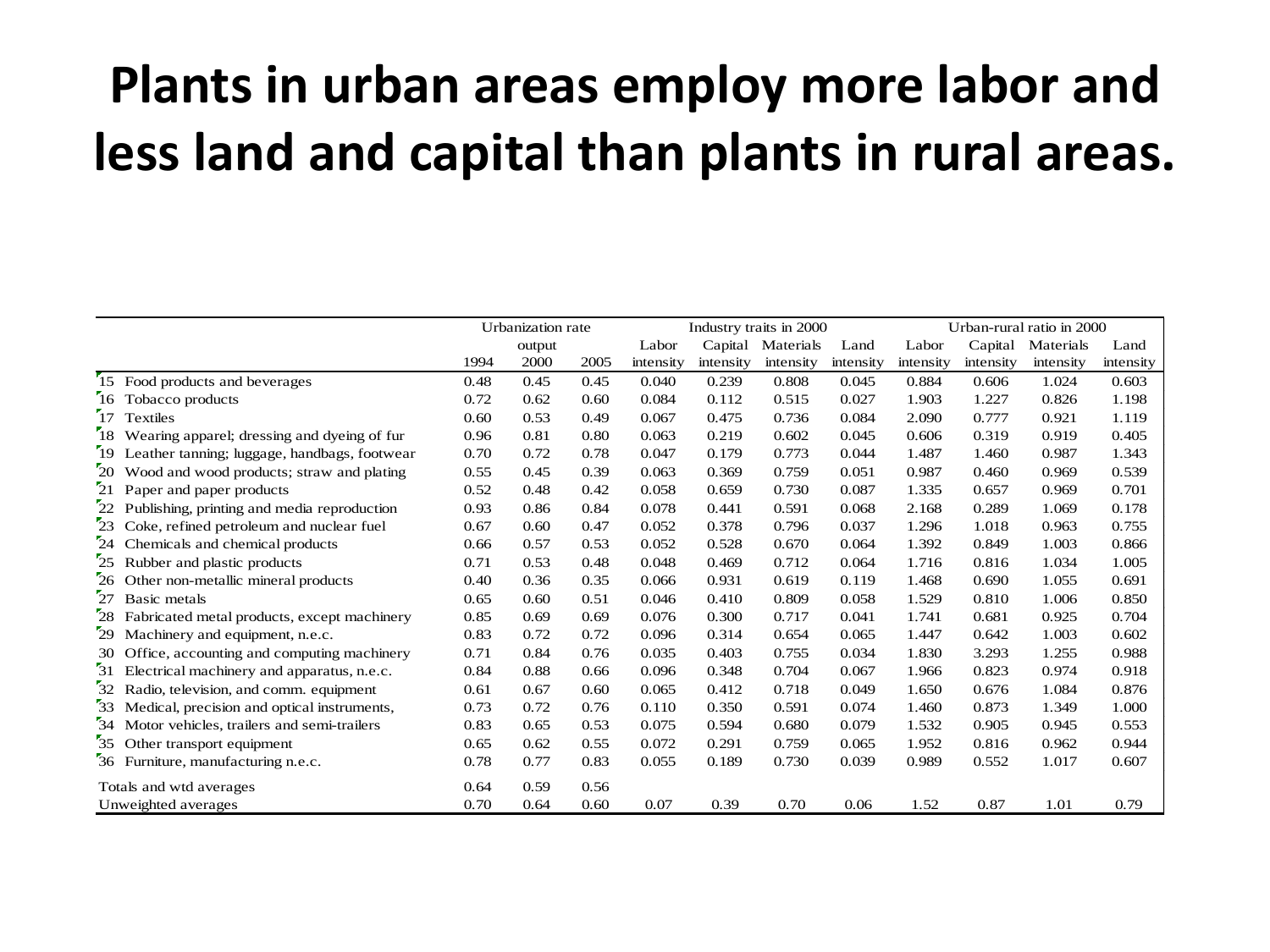# **Decompositions of urban share changes, 1994-2005**

- Within-district and between-districts components operate in the same direction.
- For organized sector, both components serve to reduce the urbanization rate
- For the unorganized sector, both components serve to increase the urbanization rate.
- For organized sector, within-district component is larger than the between-district component.
- Rapidly growing districts experienced relative declines in manufacturing urbanization levels. Urbanization growth was highest in those districts that were growing their manufacturing base less than the national average.
- Within district component capture the majority of urbanization changes.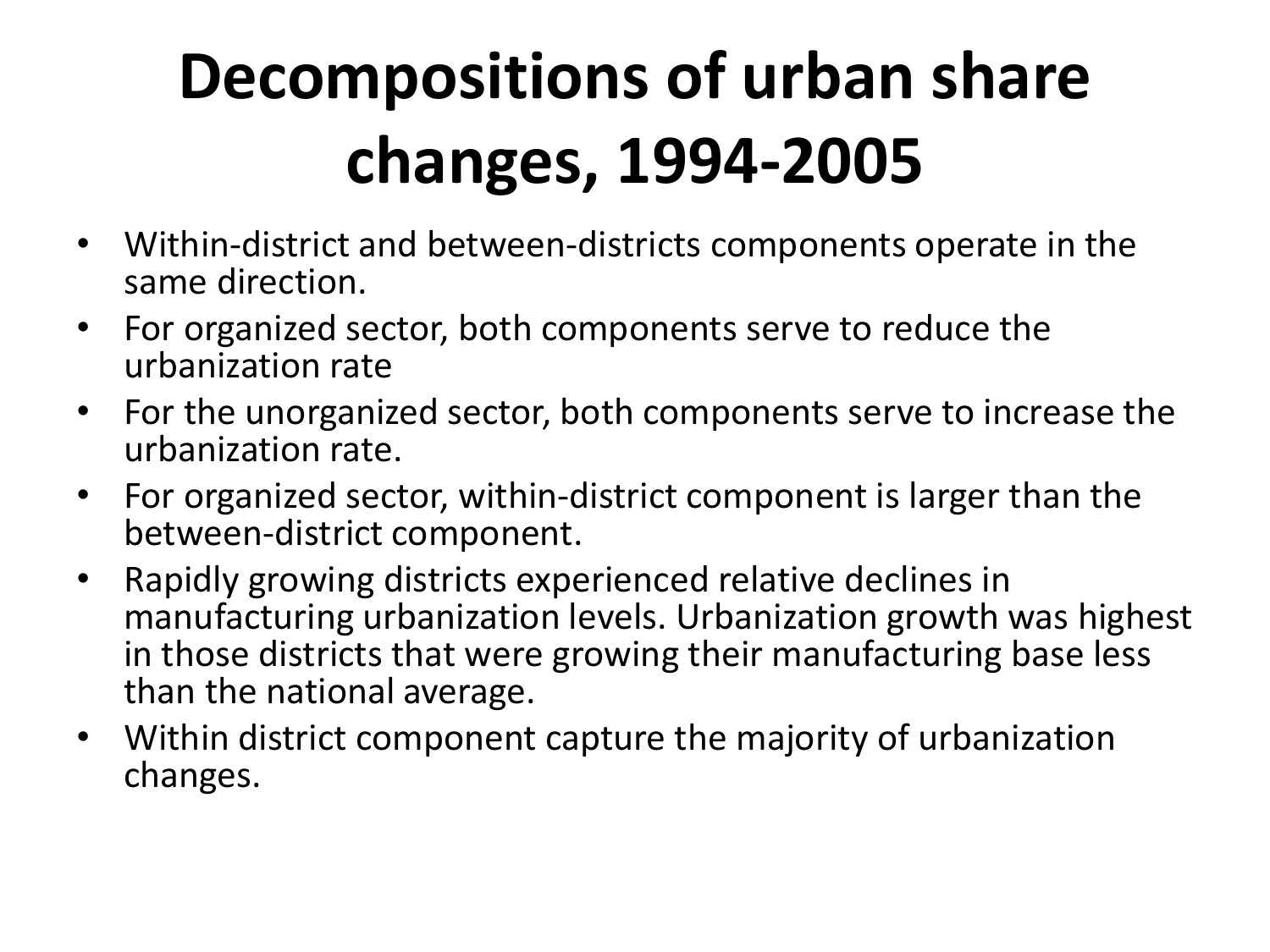## **Decompositions of urban share changes, 1994-2005**

|                                                             |                  | <b>Total Activity</b> |          |          | <b>Organized Sector</b> |          | <b>Unorganized Sector</b> |          |          |  |
|-------------------------------------------------------------|------------------|-----------------------|----------|----------|-------------------------|----------|---------------------------|----------|----------|--|
|                                                             | Plants           | Employ.               | Output   | Plants   | Employ.                 | Output   | Plants                    | Employ.  | Output   |  |
|                                                             | $\left(1\right)$ | (2)                   | (3)      | (4)      | (5)                     | (6)      | (7)                       | (8)      | (9)      |  |
| A. Sector change in urbanization level using balanced panel |                  |                       |          |          |                         |          |                           |          |          |  |
| Urban share start                                           | 0.247            | 0.376                 | 0.615    | 0.688    | 0.667                   | 0.620    | 0.239                     | 0.302    | 0.565    |  |
| Urban share ending                                          | 0.289            | 0.395                 | 0.528    | 0.595    | 0.567                   | 0.514    | 0.279                     | 0.347    | 0.589    |  |
| Urban share change                                          | 0.042            | 0.019                 | $-0.087$ | $-0.093$ | $-0.100$                | $-0.106$ | 0.041                     | 0.045    | 0.024    |  |
| B. Decomposition: Bailey et al. (1992)                      |                  |                       |          |          |                         |          |                           |          |          |  |
| Within-district component                                   | 0.045            | 0.022                 | $-0.074$ | $-0.095$ | $-0.086$                | $-0.091$ | 0.047                     | 0.057    | 0.010    |  |
| Between-district component                                  | 0.030            | 0.029                 | $-0.001$ | $-0.014$ | $-0.009$                | $-0.001$ | 0.024                     | 0.014    | $-0.016$ |  |
| Covariance term                                             | $-0.033$         | $-0.032$              | $-0.011$ | 0.015    | $-0.005$                | $-0.014$ | $-0.030$                  | $-0.025$ | 0.030    |  |
| Total                                                       | 0.042            | 0.019                 | $-0.087$ | $-0.093$ | $-0.100$                | $-0.106$ | 0.041                     | 0.045    | 0.024    |  |
| C. Decomposition: Griliches and Rejev (1995)                |                  |                       |          |          |                         |          |                           |          |          |  |
| Within-district component                                   | 0.029            | 0.006                 | $-0.080$ | $-0.087$ | $-0.089$                | $-0.098$ | 0.032                     | 0.044    | 0.025    |  |
| Between-district component                                  | 0.013            | 0.013                 | $-0.007$ | $-0.006$ | $-0.012$                | $-0.008$ | 0.009                     | 0.001    | $-0.001$ |  |
| Total                                                       | 0.042            | 0.019                 | $-0.087$ | $-0.093$ | $-0.100$                | $-0.106$ | 0.041                     | 0.045    | 0.024    |  |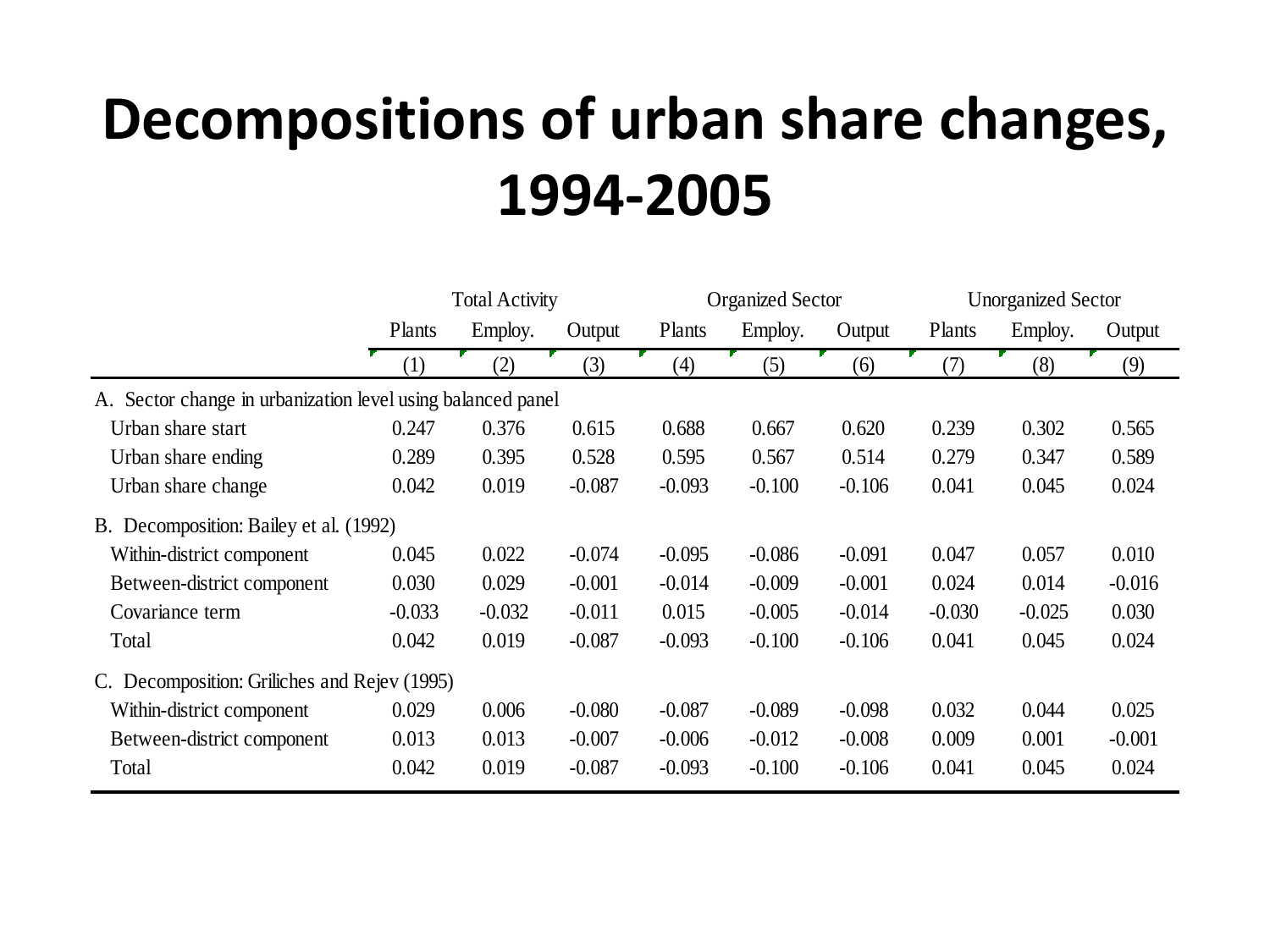# Urbanization of districts

- Highly urbanized areas like Delhi have limited potential to further urbanize. There is strong unconditional convergence, where higher initial urban shares for district-industries experiences lower urbanization.
- Districts with more educated workforce experienced increased urbanization.
- Districts with better infrastructure experienced increased urbanization.
- Higher costs, or sharper differences in urban-rural wage levels, decrease the pace of urbanization.
- These effects are most pronounced in the unorganized sector.
- District land area and urban population are not important.
- Higher build-up area is strongly associated with increased urbanization.
- Cost factors in real estate market may also be present in labor markets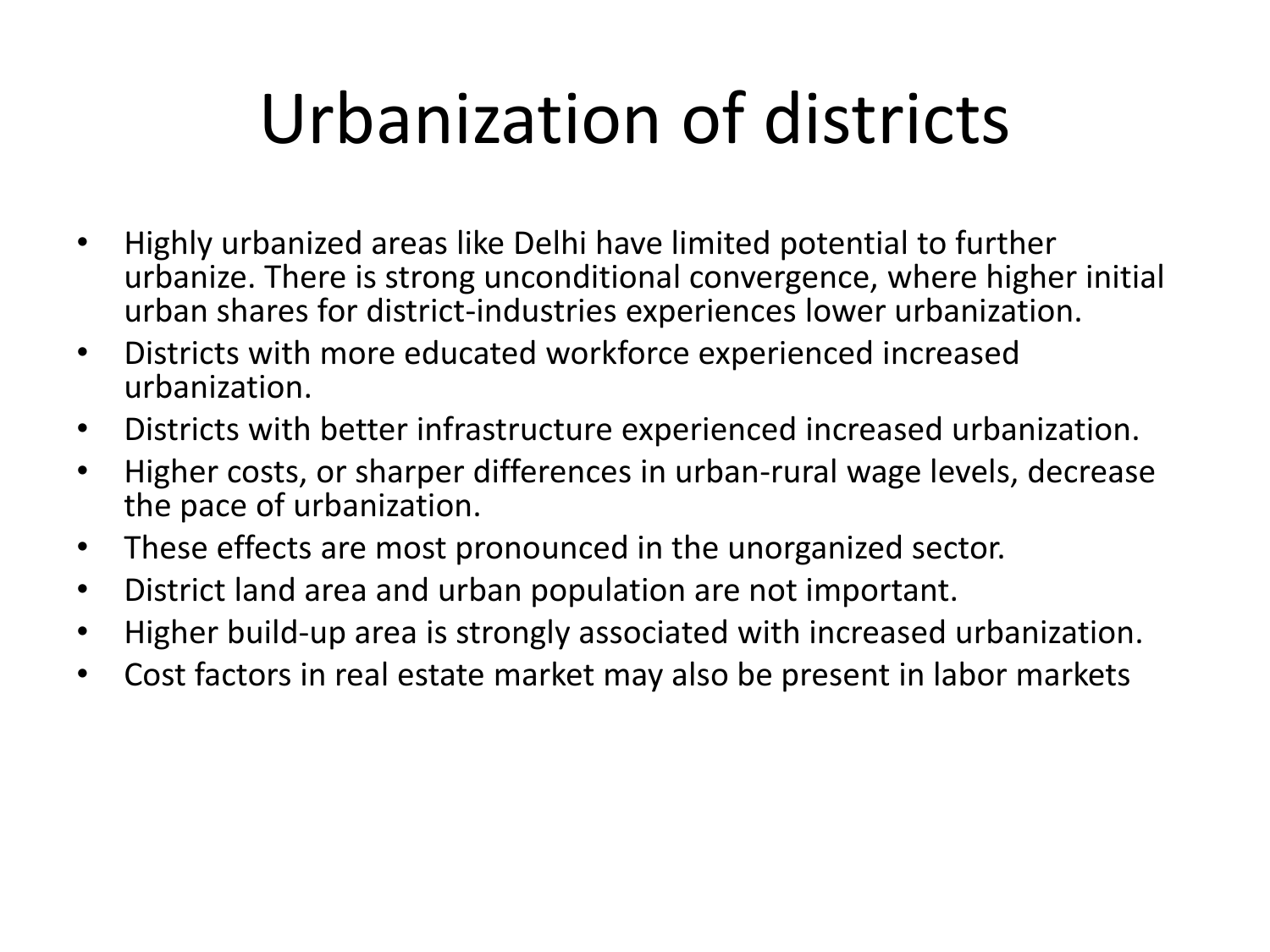## Urbanization changes in the manufacturing sector

|                              | DV: Change in urbanization share for total district-industry employment |                |                 |                  |              |            |                      |                      |            |            |
|------------------------------|-------------------------------------------------------------------------|----------------|-----------------|------------------|--------------|------------|----------------------|----------------------|------------|------------|
|                              | (1)                                                                     | (2)            | (3)             | (4)              | (5)          | (6)        | (7)                  | (8)                  | (9)        | (10)       |
| Initial urban share          | $-0.693++$                                                              | $-0.743++$     | $-0.689++$      | $-0.739++$       | $-0.694$ +++ | $-0.741++$ | $-0.711++$           | $-0.754$ +++         | $-0.692++$ | $-0.741++$ |
|                              | ₽.<br>(0.031)                                                           | (0.029)        | (0.030)         | (0.029)          | (0.030)      | (0.029)    | (0.029)              | (0.029)              | (0.030)    | (0.029)    |
| <b>Education</b> level       | $0.055++$                                                               | $0.059++$      | $0.056++$<br>₽. | $0.062++$<br>v.  | $0.057++$    | $0.060++$  | $0.044++$            | $0.041++$            | $0.057++$  | $0.059++$  |
|                              | (0.010)                                                                 | (0.011)        | (0.009)         | (0.011)          | (0.010)      | (0.012)    | (0.012)              | (0.013)              | (0.010)    | (0.012)    |
| Infrastructure level index   | $0.030++$<br>₽.                                                         | $0.042++$<br>Γ | $0.027++$<br>т. | $0.039++$<br>F.  | $0.026++$    | $0.036+$   | $0.020 +$            | 0.019                | $0.022+$   | $0.036+$   |
|                              | (0.011)                                                                 | (0.019)        | (0.011)         | (0.019)          | (0.011)      | (0.019)    | (0.011)              | (0.019)              | (0.012)    | (0.020)    |
| Log average wage             |                                                                         |                | $-0.020$<br>г   | $-0.031++$<br>F. | $-0.019$     | $-0.031++$ | $-0.023$             | $-0.035++$           | $-0.026+$  | $-0.040++$ |
|                              |                                                                         |                | (0.015)         | (0.014)          | (0.014)      | (0.014)    | (0.014)              | (0.014)              | (0.016)    | (0.016)    |
| Urban/rural wage ratio       |                                                                         |                | $-0.021+$<br>F. | $-0.015$         | $-0.020+$    | $-0.016$   | $-0.021+$            | $-0.015$             | $-0.019+$  | $-0.014$   |
|                              |                                                                         |                | (0.011)         | (0.010)          | (0.011)      | (0.010)    | (0.011)              | (0.010)              | (0.011)    | (0.010)    |
| Log total district land area |                                                                         |                |                 |                  | 0.007        | $-0.013$   | 0.017                | 0.002<br>×           | 0.009      | $-0.012$   |
|                              |                                                                         |                |                 |                  | (0.014)      | (0.016)    | (0.014)              | (0.017)              | (0.014)    | (0.016)    |
| Change in urban population   |                                                                         |                |                 |                  | 0.235        | $-0.019$   | 0.194                | 0.067                | 0.238      | $-0.016$   |
|                              |                                                                         |                |                 |                  | (0.219)      | (0.203)    | (0.186)              | (0.189)              | (0.212)    | (0.199)    |
| Urban build-up [50th,75th]   |                                                                         |                |                 |                  |              |            | 0.033<br>(0.024)     | $0.046++$            |            |            |
|                              |                                                                         |                |                 |                  |              |            |                      | (0.022)              |            |            |
| Urban build-up [75th,100th]  |                                                                         |                |                 |                  |              |            | $0.082++$<br>(0.027) | $0.100++$<br>(0.028) |            |            |
| Log land use intensity       |                                                                         |                |                 |                  |              |            |                      |                      | 0.017      | $0.019 +$  |
|                              |                                                                         |                |                 |                  |              |            |                      |                      | (0.011)    | (0.011)    |
| Industry fixed effects       | Yes                                                                     | Yes            | Yes             | Yes              | Yes          | Yes        | Yes                  | Yes                  | Yes        | Yes        |
| State fixed effects          | $\rm No$                                                                | Yes            | No              | r<br>Yes         | No           | Yes        | No                   | r<br>Yes             | No         | Yes        |
| Number of observations       | 1700                                                                    | 1700           | 1700            | 1700             | 1700         | 1700       | 1700                 | 1700                 | 1700       | 1700       |
| Adjusted R-squared           | ₽.<br>0.353                                                             | г<br>0.381     | ₽.<br>0.357     | 0.385            | 0.358        | 0.385      | 0.364                | 0.391                | 0.359      | 0.386      |

DV: Change in urbanization share for total district-industry employment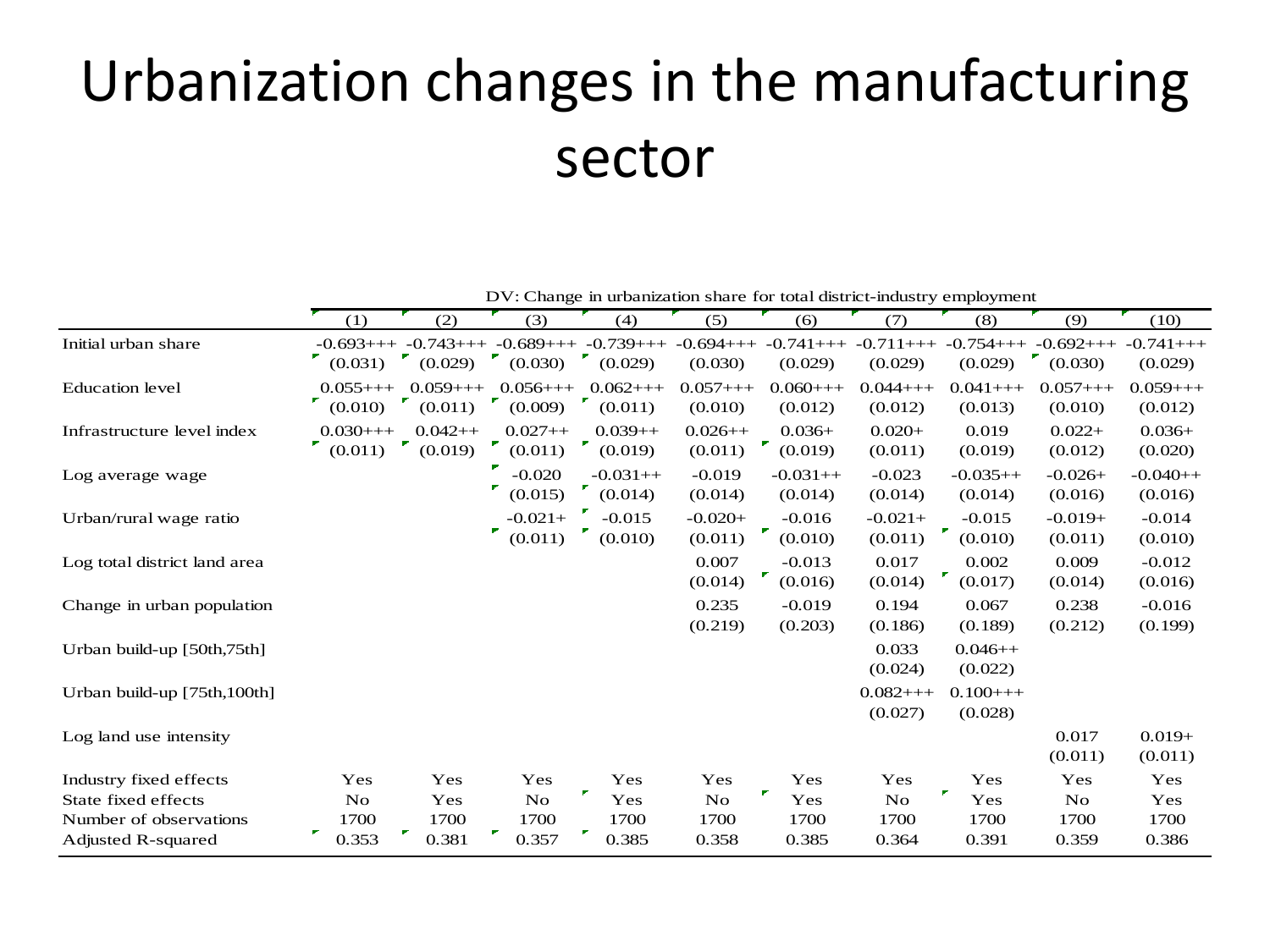## What explains substantial flattening of urbanization?

- While the secular trend for India's manufacturing urbanization has slowed, the localized importance of education and infrastructure has not.
- Reforms in the early period contributed to a pent-up sorting to move to cheaper locations within districts.
- As this process worked out, general district wage rates became more important.
- Other district traits like distance to a large city, household banking, demographic trends, and import penetration are not that important to urbanization of manufacturing.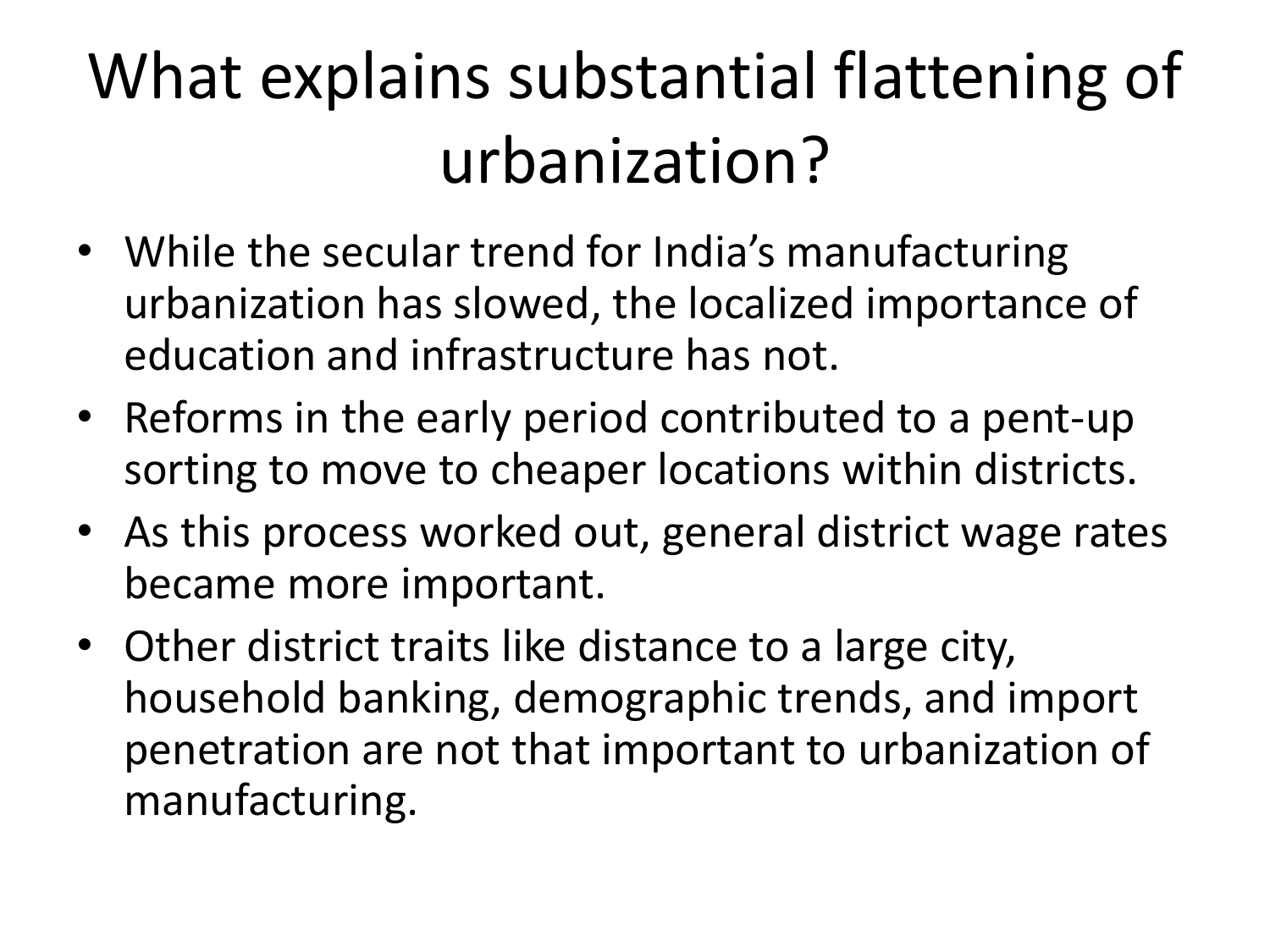### What explains slowing trend in urbanization?

|                                                                                     | DV: Change in urbanization share for total district-industry employment |                                                                |                                                                       |                                                                           |  |  |  |  |  |  |  |  |
|-------------------------------------------------------------------------------------|-------------------------------------------------------------------------|----------------------------------------------------------------|-----------------------------------------------------------------------|---------------------------------------------------------------------------|--|--|--|--|--|--|--|--|
|                                                                                     | Base                                                                    | 1994-2000                                                      | 2000-2005                                                             | 1989-2005                                                                 |  |  |  |  |  |  |  |  |
|                                                                                     | estimation                                                              | period                                                         | period                                                                | period                                                                    |  |  |  |  |  |  |  |  |
|                                                                                     | (2)<br>(1)                                                              | (3)<br>(4)                                                     | (5)<br>(6)                                                            | (8)<br>(7)                                                                |  |  |  |  |  |  |  |  |
| Initial urban share                                                                 | $-0.741++$<br>$-0.694$ +++<br>(0.030)<br>(0.029)                        | $-0.681+++$ $-0.728++$<br>(0.028)<br>(0.026)                   | $(0.028)$ $(0.028)$                                                   | $-0.644$ +++ $-0.695$ +++ $-0.801$ +++ $-0.869$ +++<br>(0.034)<br>(0.033) |  |  |  |  |  |  |  |  |
| <b>Education</b> level                                                              | $0.060++$<br>$0.057++$<br>(0.012)<br>(0.010)                            | $0.034++$<br>$0.042++$<br>$(0.010)$ $(0.012)$                  | $0.061++$<br>$0.067++$<br>$(0.010)$ $(0.013)$                         | $0.070++$<br>$0.073++$<br>(0.013)<br>(0.015)                              |  |  |  |  |  |  |  |  |
| Infrastructure level index                                                          | $0.036+$<br>$0.026++$<br>(0.019)<br>(0.011)                             | $0.029++$<br>0.032<br>(0.009)<br>(0.020)                       | 0.030<br>$0.025++$<br>F.<br>(0.019)<br>(0.011)                        | $0.033++$<br>0.024<br>(0.012)<br>(0.023)                                  |  |  |  |  |  |  |  |  |
| Log average wage                                                                    | $-0.019$<br>$-0.031++$<br>(0.014)<br>(0.014)                            | 0.011<br>$0.025+$<br>(0.014)<br>(0.014)                        | $-0.027+$<br>$-0.035++$<br>(0.015)<br>(0.016)                         | $-0.018$<br>$-0.039+$<br>(0.019)<br>(0.020)                               |  |  |  |  |  |  |  |  |
| Urban/rural wage ratio                                                              | $-0.020+$<br>$-0.016$<br>(0.010)<br>(0.011)                             | $-0.019++$<br>$-0.023++$<br>(0.009)<br>(0.008)                 | $-0.008$<br>$-0.005$<br>(0.009)<br>(0.009)                            | $-0.015$<br>$-0.021++$<br>(0.010)<br>(0.010)                              |  |  |  |  |  |  |  |  |
| Log total district land area                                                        | $-0.013$<br>0.007<br>(0.016)<br>(0.014)                                 | 0.007<br>$-0.027$<br>(0.015)<br>(0.019)                        | 0.011<br>$-0.007$<br>(0.013)<br>(0.016)                               | 0.002<br>$-0.039++$<br>(0.015)<br>(0.018)                                 |  |  |  |  |  |  |  |  |
| Change in urban population                                                          | $-0.019$<br>0.235<br>(0.219)<br>(0.203)                                 | $-0.080$<br>$-0.283$<br>(0.200)<br>(0.215)                     | 0.097<br>$0.367 +$<br>(0.200)<br>(0.183)                              | $0.624++$<br>0.317<br>(0.309)<br>(0.289)                                  |  |  |  |  |  |  |  |  |
| Industry fixed effects<br>State fixed effects<br>Observations<br>Adjusted R-squared | Yes<br>Yes<br>Yes<br>N <sub>o</sub><br>1700<br>1700<br>0.385<br>0.358   | Yes<br>Yes<br>г<br>Yes<br>No<br>1700<br>1700<br>0.369<br>0.400 | Yes<br>Yes<br>N <sub>o</sub><br>Yes<br>1700<br>1700<br>0.313<br>0.337 | Yes<br>Yes<br>N <sub>o</sub><br>Yes<br>1276<br>1276<br>0.430<br>0.462     |  |  |  |  |  |  |  |  |

Notes: See Table 5.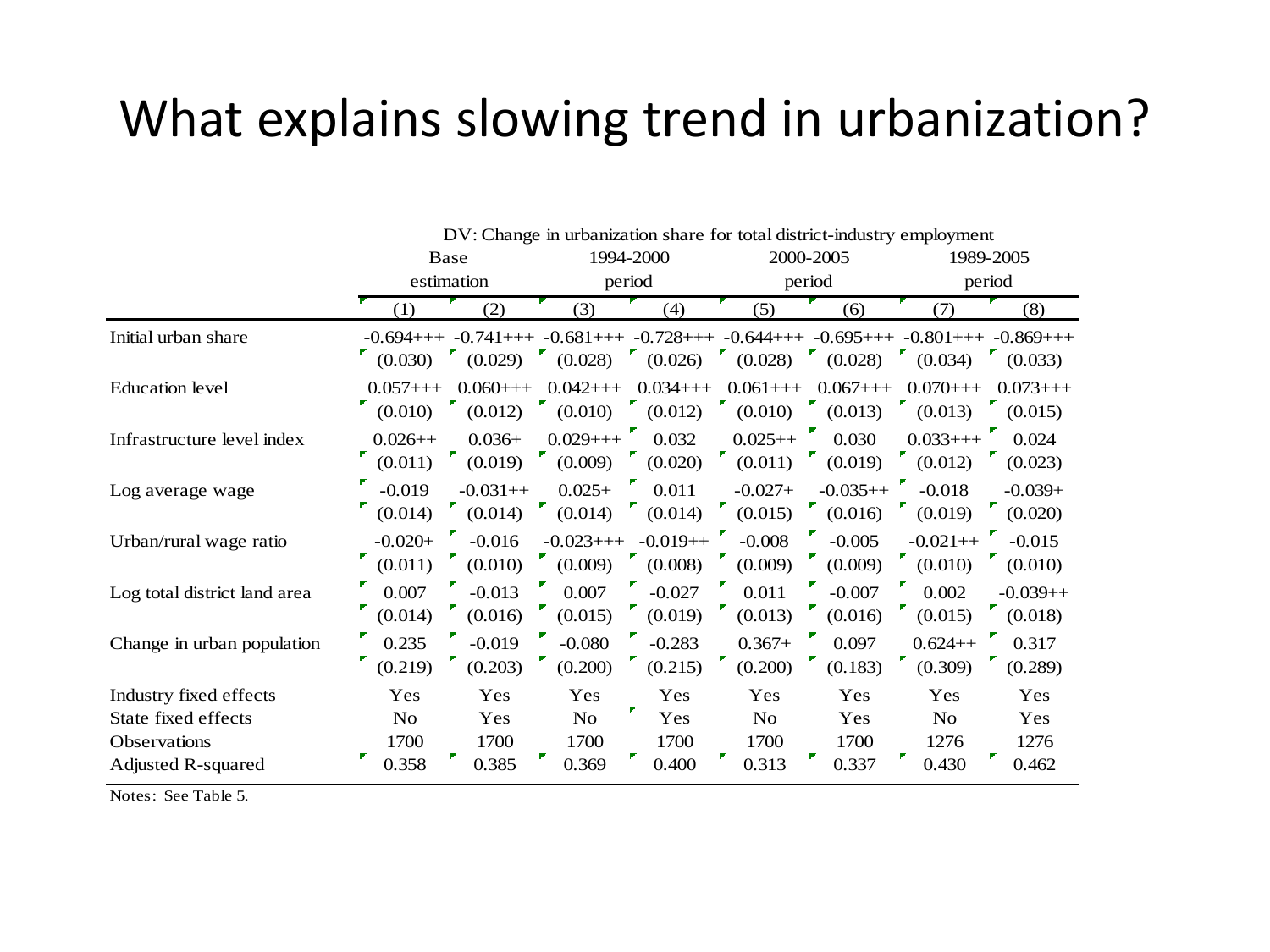## Interaction of District traits and industry traits

- Land and capital intensive industries may be urbanizing less in districts with more educated workforce, but the results are weak.
- Land and capital intensive industries urbanized less in districts with better infrastructure.
- Industries with high capital and land intensity are more likely to locate in rural areas in districts with strong education and infrastructure levels.
- Most of the district traits mostly act similarly across industries.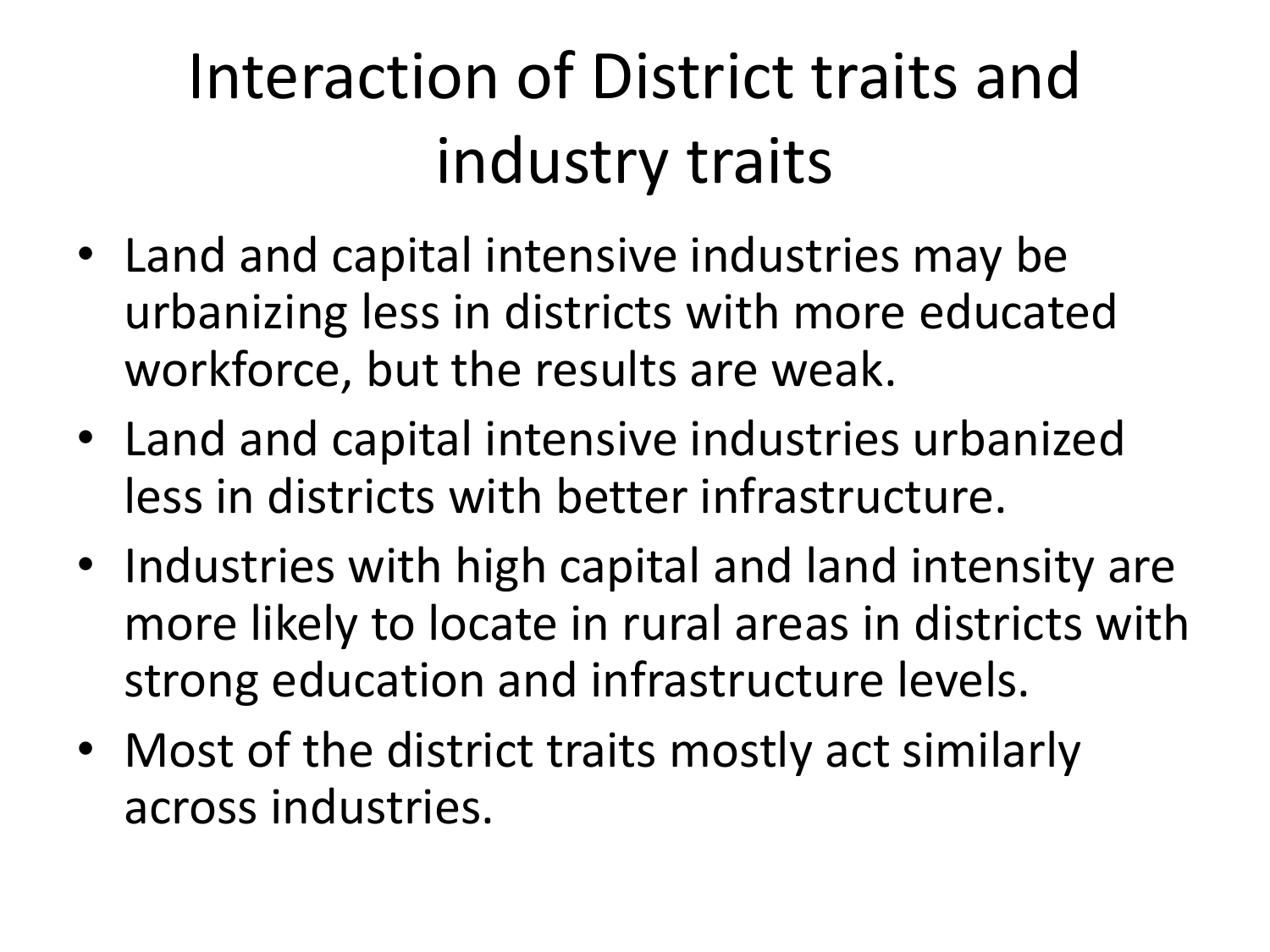#### **District-Industry Interaction. How sensitive are industries to district traits?**

|                                                                               | DV: Change in urbanization share for district-industry |                            |                            |                            |                             |                                                 |                            |                             |                            |  |
|-------------------------------------------------------------------------------|--------------------------------------------------------|----------------------------|----------------------------|----------------------------|-----------------------------|-------------------------------------------------|----------------------------|-----------------------------|----------------------------|--|
|                                                                               |                                                        | Plants                     |                            |                            | Employment                  |                                                 |                            | Output                      |                            |  |
|                                                                               | 1994-2005                                              | 1994-2000                  | 2000-2005                  | 1994-2005                  | 1994-2000                   | 2000-2005                                       | 1994-2005                  | 1994-2000                   | 2000-2005                  |  |
|                                                                               | (1)                                                    | (2)                        | (3)                        | (4)                        | (5)                         | (6)                                             | (7)                        | (8)                         | (9)                        |  |
|                                                                               | A. Estimations using industry land intensity           |                            |                            |                            |                             |                                                 |                            |                             |                            |  |
| Initial urban share                                                           | $-0.824$ +++<br>Г<br>(0.033)                           | $-0.840++$<br>(0.031)      | $-0.777+++$<br>(0.032)     | $-0.811++$<br>(0.034)      | $-0.811++$<br>(0.030)       | $-0.739++$<br>(0.035)                           | $-0.730++$<br>(0.031)      | $-0.814++$<br>(0.029)       | $-0.761++$<br>(0.031)      |  |
| Education level x<br>Industry land intensity                                  | Г<br>$-0.021$<br>Г<br>(0.019)                          | $-0.026+$<br>F.<br>(0.015) | $-0.015$<br>(0.019)        | ┏<br>$-0.026$<br>(0.018)   | Г<br>$-0.020$<br>(0.014)    | Г<br>$-0.018$<br>И<br>(0.019)                   | И<br>$-0.028$<br>(0.023)   | $-0.007$<br>(0.019)         | ▛<br>$-0.019$<br>(0.023)   |  |
| Infrastructure level index x<br>Industry land intensity                       | $-0.036++$<br>۳.<br>(0.016)                            | $-0.042++$<br>r<br>(0.016) | $-0.030+$<br>۳<br>(0.016)  | $-0.022$<br>(0.015)        | $-0.039++$<br>۳.<br>(0.014) | $-0.016$<br>(0.015)                             | И<br>$-0.022$<br>(0.018)   | $-0.035++$<br>₽.<br>(0.017) | $-0.012$<br>(0.019)        |  |
| Industry fixed effects<br>District fixed effects<br>Adjusted R-squared        | Yes<br>Yes<br>Г<br>0.428                               | Yes<br>Yes<br>Г<br>0.490   | Yes<br>Yes<br>0.399        | Yes<br>Yes<br>И<br>0.445   | Yes<br>Yes<br>Г<br>0.486    | Yes<br>Yes<br>F<br>0.406                        | Yes<br>Yes<br>И<br>0.418   | Yes<br>Yes<br>Г<br>0.451    | Yes<br>Yes<br>0.433        |  |
|                                                                               |                                                        |                            |                            |                            |                             | B. Estimations using industry capital intensity |                            |                             |                            |  |
| Initial urban share                                                           | $-0.824$ +++<br>F.<br>(0.034)                          | $-0.839++$<br>(0.031)      | $-0.776++$<br>Г<br>(0.032) | $-0.810++$<br>₹<br>(0.034) | $-0.809++$<br>(0.030)       | $-0.739++$<br>₽<br>(0.035)                      | $-0.731++$<br>┏<br>(0.031) | $-0.817++$<br>Г<br>(0.029)  | $-0.761++$<br>▼<br>(0.031) |  |
| Education level x<br>Industry capital intensity                               | $-0.026$<br>(0.016)                                    | $-0.025$<br>(0.016)        | $-0.018$<br>(0.016)        | $-0.022$<br>(0.017)        | $-0.029+$<br>(0.015)        | $-0.012$<br>(0.017)                             | $-0.016$<br>(0.020)        | 0.000<br>(0.017)            | $-0.008$<br>(0.020)        |  |
| Infrastructure level index x<br>Industry capital intensity                    | $-0.025+$<br>F.<br>(0.015)                             | $-0.026+$<br>г<br>(0.015)  | $-0.025+$<br>Г<br>(0.015)  | $-0.015$<br>(0.015)        | $-0.024+$<br>(0.013)        | $-0.014$<br>(0.015)                             | $-0.007$<br>(0.018)        | $-0.027$<br>(0.019)         | $-0.004$<br>(0.018)        |  |
| Industry fixed effects<br>District fixed effects<br><b>Adjusted R-squared</b> | Yes<br>Yes<br>г.<br>0.428                              | Yes<br>Yes<br>F<br>0.489   | Yes<br>Yes<br>Г<br>0.399   | Yes<br>Yes<br>F<br>0.444   | Yes<br>Yes<br>Г<br>0.486    | Yes<br>Yes<br>F<br>0.406                        | Yes<br>Yes<br>Г<br>0.417   | Yes<br>Yes<br>F<br>0.451    | Yes<br>Yes<br>Τ<br>0.432   |  |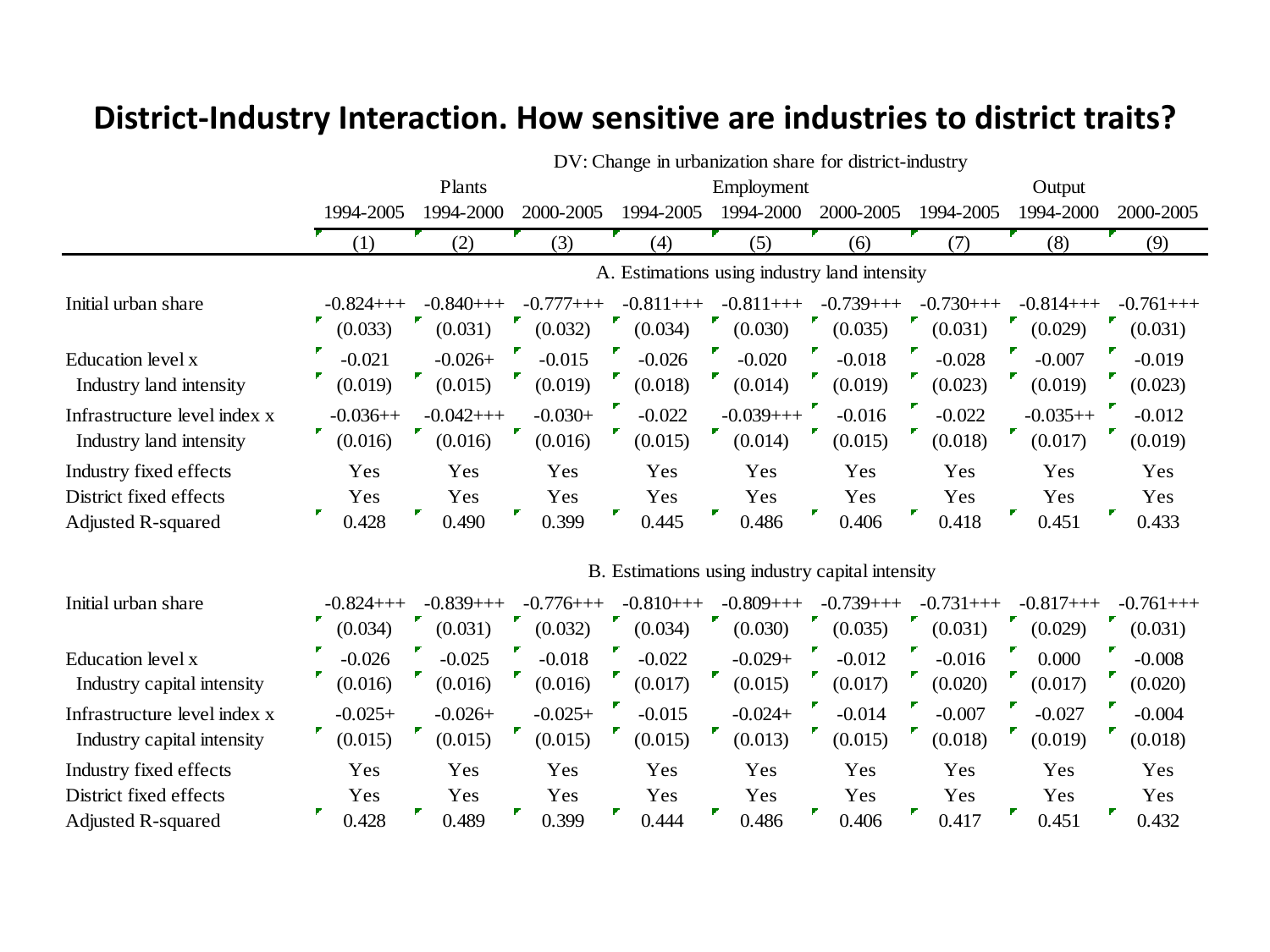## **Has urbanization improved allocation of industry across urban and rural areas?**

- Districts with large initial spatial mismatch tend to decrease the mismatch over time.
- Spatial mismatch metric declines as urbanization increases.
- Districts with more educated workforce show stronger declines in spatial mismatch.
- Infrastructure is also associated with reduced mismatch but not strong. Cost factors not significant.
- Urbanization process in India linked to education and perhaps infrastructure is improving spatial industry allocation.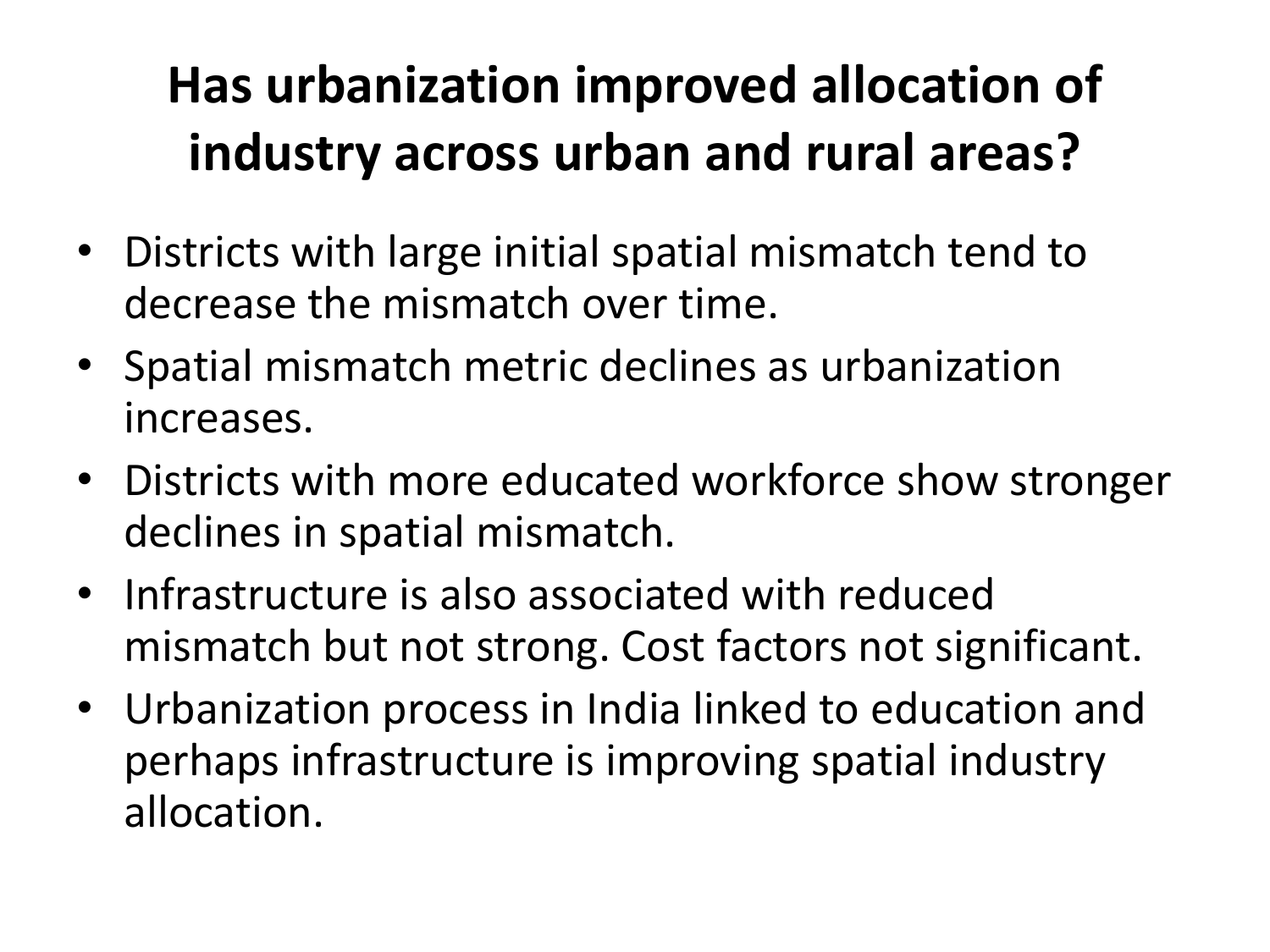### **Urbanization and Spatial Mismatch**

|                                                           | DV: Change in urban spatial mismatch for district employment |                       |                         |                          |                                                                                          |                     |                       |                         |                                                   |                          |  |
|-----------------------------------------------------------|--------------------------------------------------------------|-----------------------|-------------------------|--------------------------|------------------------------------------------------------------------------------------|---------------------|-----------------------|-------------------------|---------------------------------------------------|--------------------------|--|
|                                                           | Total employment,                                            |                       |                         | Organized sector,        | Unorganized sector,                                                                      |                     | Total employment,     |                         |                                                   | Total employment,        |  |
|                                                           | 1994-2005                                                    |                       |                         | 1994-2005                |                                                                                          | 1994-2005           |                       | 1994-2000               |                                                   | 2000-2005                |  |
|                                                           | (1)                                                          | (2)                   | (3)                     | (4)                      | (5)                                                                                      | (6)                 | (7)                   | (8)                     | (9)                                               | (10)                     |  |
| Initial urban spatial mismatch                            | $-0.688++$<br>(0.057)                                        | $-0.738++$<br>(0.060) | $-0.343++$<br>(0.063)   | $-0.404$ +++<br>(0.070)  | $-0.789$ +++ $-0.819$ +++<br>(0.057)                                                     | (0.060)             | $-0.708++$<br>(0.050) | $-0.764$ +++<br>(0.056) | $-0.617++$<br>(0.090)                             | $-0.698++$<br>(0.094)    |  |
| Change in urban share                                     | (0.036)                                                      | (0.035)               | (0.033)                 | (0.028)                  | $-0.172$ +++ $-0.169$ +++ $-0.186$ +++ $-0.180$ +++ $-0.174$ +++ $-0.170$ +++<br>(0.035) | (0.033)             | $0.199++$<br>(0.032)  | (0.032)                 | $-0.188$ +++ $-0.216$ +++ $-0.198$ +++<br>(0.027) | (0.031)                  |  |
| <b>Education</b> level                                    | $-0.024$ +++<br>(0.006)                                      | $-0.028++$<br>(0.008) | $-0.009 +$<br>(0.005)   | $-0.008$<br>(0.006)      | $-0.028+++$ $-0.033+++$<br>(0.006)                                                       | (0.007)             | $-0.026++$<br>(0.006) | $-0.026++$<br>(0.007)   | $-0.020++$<br>(0.007)                             | $-0.027++$<br>(0.008)    |  |
| Infrastructure level index                                | $-0.009$<br>(0.007)                                          | $-0.008$<br>(0.017)   | 0.006<br>(0.007)        | $-0.018$<br>(0.018)      | $-0.006$<br>(0.007)                                                                      | 0.012<br>(0.017)    | $-0.025++$<br>(0.006) | $-0.020+$<br>(0.012)    | $-0.007$<br>(0.007)                               | $-0.009$<br>(0.017)      |  |
| Log average wage                                          | $-0.001$<br>(0.010)                                          | 0.008<br>(0.010)      | $-0.005$<br>(0.011)     | 0.002<br>(0.010)         | $-0.007$<br>(0.012)                                                                      | 0.002<br>(0.012)    | $-0.002$<br>(0.010)   | 0.003<br>(0.011)        | $-0.002$<br>(0.011)                               | 0.007<br>(0.011)         |  |
| Urban/rural wage ratio                                    | $-0.004$<br>(0.008)                                          | $-0.007$<br>(0.007)   | 0.001<br>(0.007)        | $-0.001$<br>(0.007)      | 0.003<br>(0.007)                                                                         | 0.000<br>(0.006)    | $-0.001$<br>(0.005)   | $-0.002$<br>(0.005)     | $-0.001$<br>(0.006)                               | $-0.003$<br>(0.006)      |  |
| Log district land area                                    | $-0.014+$<br>(0.009)                                         | $-0.015$<br>(0.013)   | 0.006<br>(0.008)        | 0.008<br>(0.013)         | $-0.022++$<br>(0.009)                                                                    | $-0.018$<br>(0.012) | $-0.010$<br>(0.008)   | 0.007<br>(0.011)        | $-0.008$<br>(0.008)                               | $-0.014$<br>(0.012)      |  |
| Change in urban population                                | 0.038<br>(0.182)                                             | 0.033<br>(0.223)      | $-0.079$<br>(0.075)     | $-0.051$<br>(0.089)      | $-0.184$<br>(0.114)                                                                      | $-0.196$<br>(0.152) | $-0.077$<br>(0.116)   | $-0.101$<br>(0.149)     | 0.060<br>(0.146)                                  | 0.107<br>(0.167)         |  |
| State fixed effects<br>Observations<br>Adjusted R-squared | No<br>250<br>0.608                                           | Yes<br>250<br>0.629   | No<br>Г<br>201<br>0.304 | Yes<br>И<br>201<br>0.367 | No<br>F<br>247<br>0.651                                                                  | Yes<br>247<br>0.683 | No<br>250<br>0.597    | Yes<br>250<br>0.626     | No<br>Р<br>250<br>0.500                           | Yes<br>г<br>250<br>0.520 |  |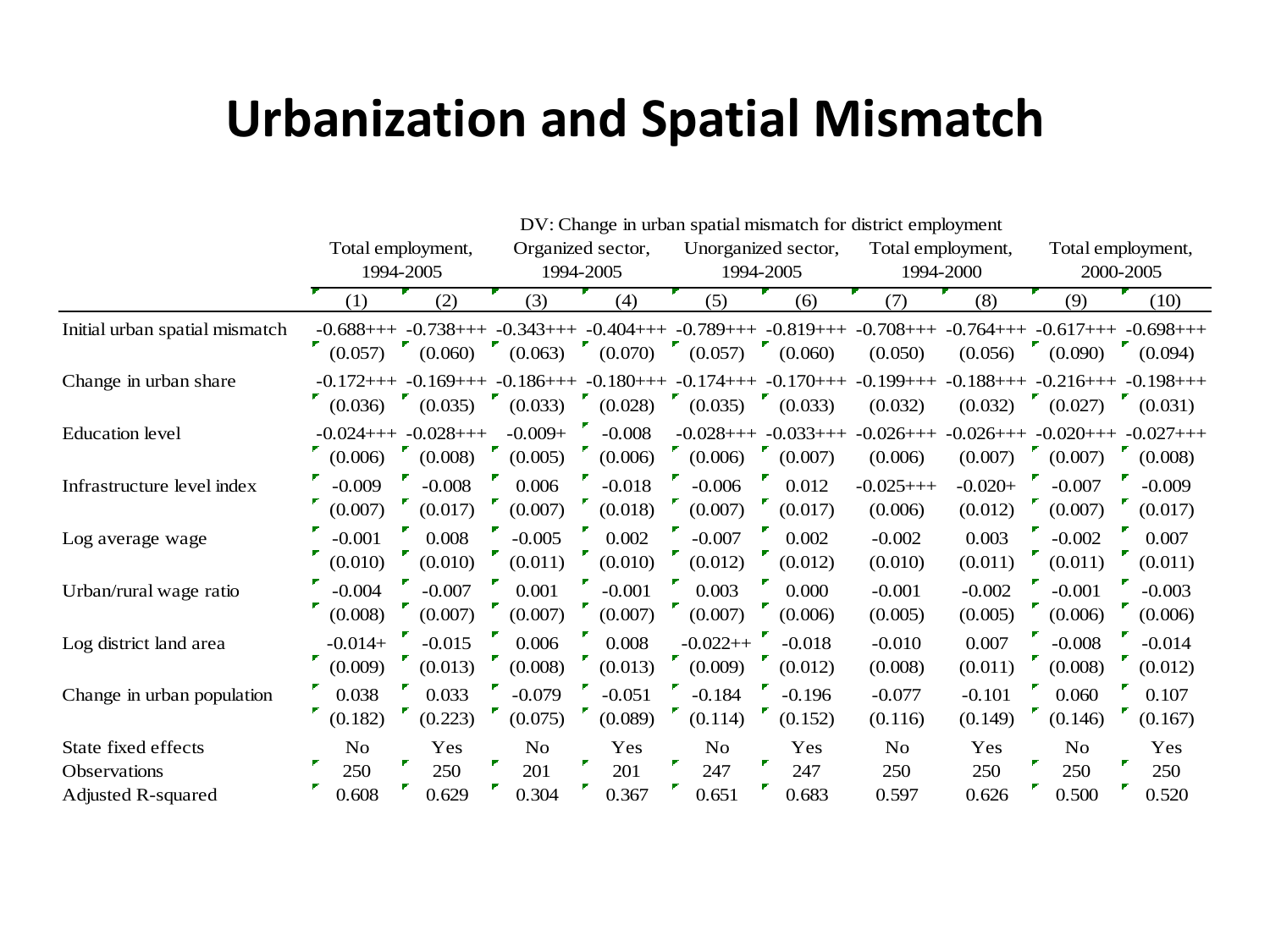### **Fig. 3b: India's urbanization mismatch by district**